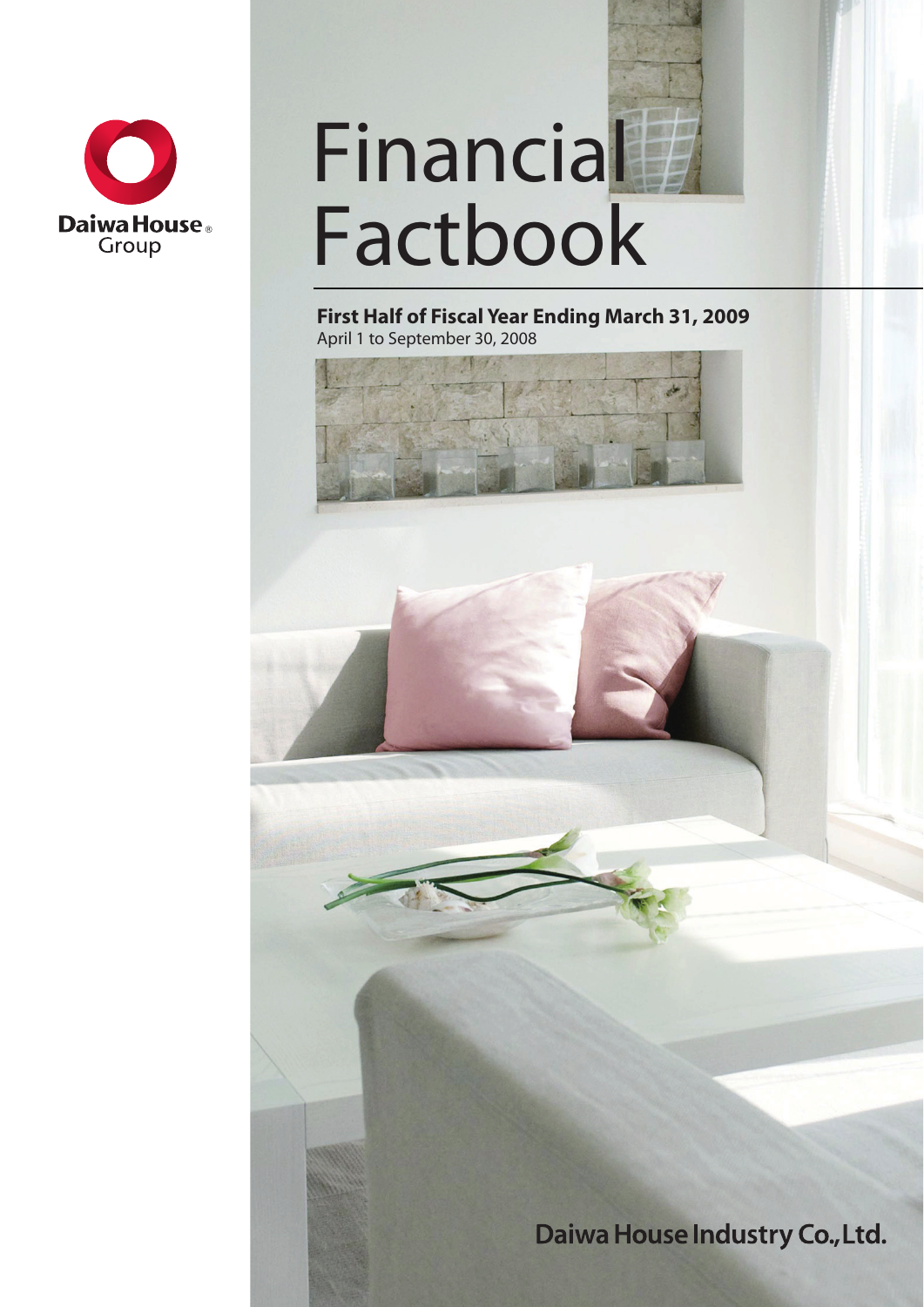# FINANCIAL FACTBOOK 2009 First Half of Fiscal Year Ending March 31,2009

# **Contents**

Housing starts Sales of houses Consolidated 連結 Non-consolidated 個別 FINANCIAL STATEMENTS ANALYSIS OF OPERATIONS **Consolidated Balance Sheets** 基本 - 東京大学大学大学大学大学大学大学大学大学大学大学大学大学大学大学大学大学 ANALYSIS OF FINANCIAL POSITION  $\blacksquare$  . The orders received by segment  $\blacksquare$  Sales by segment Equity ratio Other ratios Return on equity Per share data REFERENCE MATERIALS 自己資本当期純利益率/一株当たり指標 参 考 資 料 **ANALYSIS OF OPERATIONS** 業 績 Condominiums Business Consolidated statements of income Sales by segment FINANCIAL STATEMENTS セグメント はんしゅう しゅうしゅう しゅうしゅ Operating income (loss) by segment Non-Consolidated Balance Sheets 1 2-4 5 6 7

### **OTHER DATA**

Capital investments Depreciation **because**  $\overline{\phantom{a}}$   **Remarks on appropriate use of forecasted results of** 8

 $\left(\begin{array}{c}\right)$ 

### REFERENCE MATERIALS

| Performance Indicators of Major Companies<br>in the Daiwa House Group | 9  | material and the factors of uncertainty that may possibly<br>impact the future results of operation. The Company's actual<br>results may differ significantly from those presented herein as a |
|-----------------------------------------------------------------------|----|------------------------------------------------------------------------------------------------------------------------------------------------------------------------------------------------|
| <b>Residential Business</b>                                           | 10 | consequence of numerousfactors such as economic conditions,<br>competitor situations and fluctuations in land prices.                                                                          |
| <b>Commercial Construction Business</b>                               |    |                                                                                                                                                                                                |
| <b>Resort Hotels and Sports Life Business</b>                         |    | 2008<br>11 5                                                                                                                                                                                   |
| <b>Other Businesses</b><br><b>City-Center Hotels</b>                  | 11 |                                                                                                                                                                                                |
| <b>Home Center Business</b>                                           |    |                                                                                                                                                                                                |

| Sales by segment              |                  |    |
|-------------------------------|------------------|----|
| Gross profit ratio by segment |                  | 12 |
| Orders received by segment    | Sales by segment | 13 |

| Residential Business  |  |
|-----------------------|--|
| Condominiums Business |  |

Non-Consolidated statements of income

19

16-18

operation and other special matters

competitor situations and fluctuations in land prices. consequence of numerousfactors such as economic conditions, as of the date ( November 5, 2008 ) of announcement of this material and the factors of uncertainty that may possibly impact the future results of operation. The Company's actual results may differ significantly from those presented herein as a Consolidated and non-consolidated business forecasts are based on assumptions in light of the information available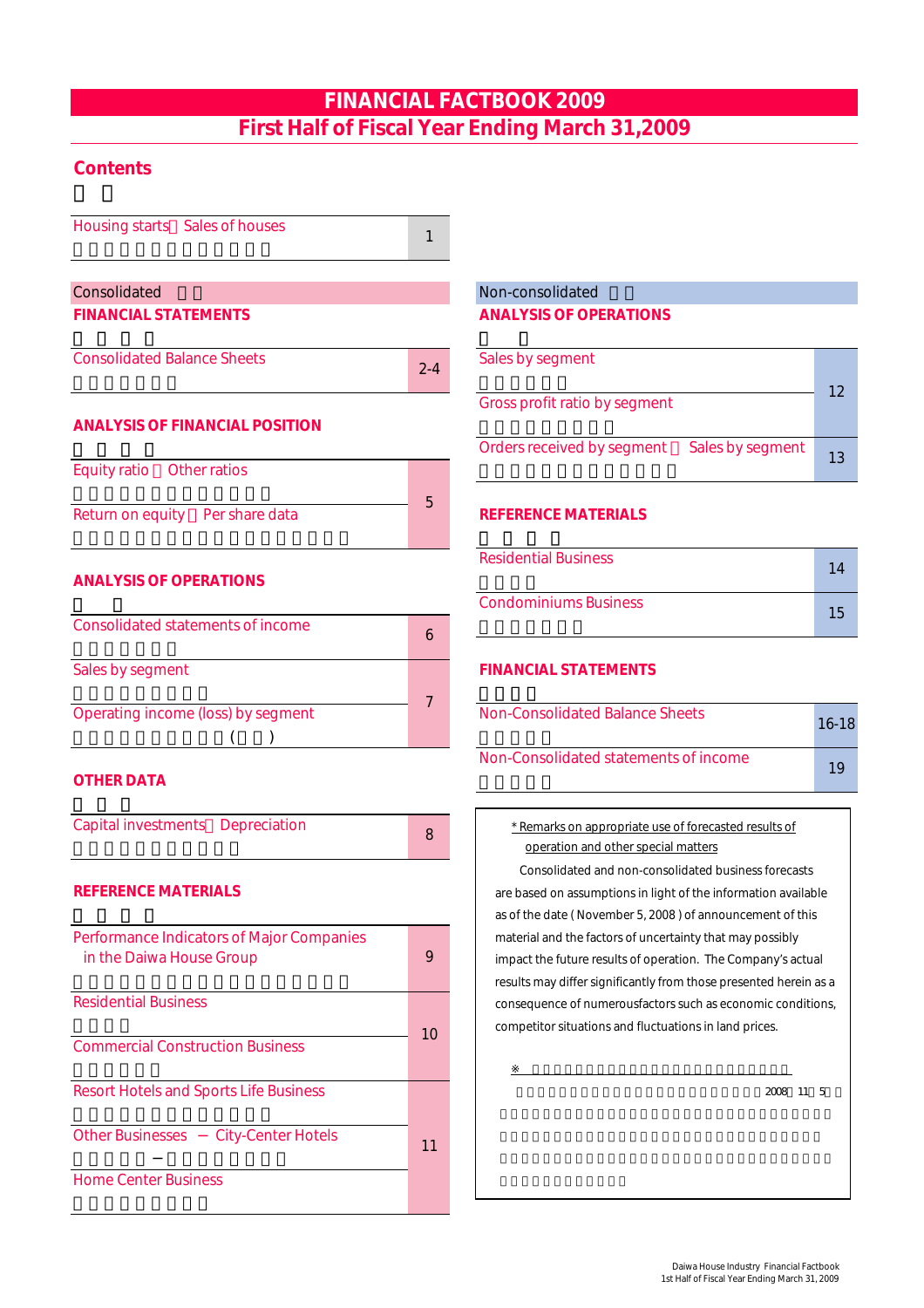

# Housing starts Sales of houses

#### Housing starts

|                                 |                |        | (Thousands of units / |        |        |                |             |
|---------------------------------|----------------|--------|-----------------------|--------|--------|----------------|-------------|
|                                 | '04/03         | '05/03 | '06/03                | '07/03 | '08/03 | $'08/03-1H$    | $'09/03-1H$ |
| <b>Housing starts</b>           | 1,174          | 1,193  | 1,249                 | 1,285  | 1,036  | 533            | 581         |
| Private-owned housing           | 373            | 367    | 353                   | 356    | 312    | 163            | 176         |
| <b>Subdivisions</b>             | 129            | 139    | 138                   | 138    | 121    | 60             | 59          |
| <b>Condominiums for sale</b>    | 202            | 207    | 231                   | 242    | 160    | 86             | 98          |
| <b>Rental houses</b>            | 459            | 467    | 518                   | 538    | 431    | 218            | 241         |
| Prefabricated housing starts    | 159            | 160    | 157                   | 160    | 147    | 69             | 79          |
| Prefabricated housing share (%) | 13.5           | 13.4   | 12.5                  | 12.4   | 14.2   | 13.0           | 13.6        |
| <b>Private-owned houses</b>     | 65             | 66     | 64                    | 64     | 57     | 29             | 31          |
| Prefabricated housing share (%) | 17.5           | 18.0   | 18.0                  | 17.9   | 18.2   | 17.5           | 17.7        |
| <b>Subdivisions</b>             | $\overline{7}$ | 8      | $\overline{7}$        | 8      | 9      | $\overline{4}$ | 4           |
| Prefabricated housing share (%) | 2.0            | 2.2    | 2.0                   | 2.1    | 3.1    | 2.9            | 2.3         |
| <b>Rental houses</b>            | 86             | 86     | 85                    | 87     | 81     | 37             | 44          |
| Prefabricated housing share (%) | 18.8           | 18.4   | 16.4                  | 16.2   | 18.7   | 16.8           | 18.2        |

Source: Statistics for housing (including prefabricated) starts are from Housing Starts Survey by Ministry of Land, Infrastructure and Transport.

#### ( ) example  $($  ) and  $($

#### Sales of houses

|                                   |        |        |        |        |        |             |             | Units/             |
|-----------------------------------|--------|--------|--------|--------|--------|-------------|-------------|--------------------|
|                                   | '04/03 | '05/03 | '06/03 | '07/03 | '08/03 | $'08/03-1H$ | $'09/03-1H$ | Estimate<br>'09/03 |
| Sales of houses                   | 42,392 | 42,855 | 43,632 | 44,983 | 44,029 | 21,234      | 21,771      | 44,000             |
| Single-family houses, contracting | 10,378 | 10.410 | 9,641  | 9,309  | 9,070  | 4,640       | 4,545       | 8,900              |
| <b>Subdivisions</b>               | 1.765  | 2,060  | 1.944  | 1.955  | 1,685  | 862         | 920         | 1,740              |
| Condominiums for sale             | 3,838  | 3,727  | 4.391  | 4,981  | 4,253  | 1,757       | 1,742       | 3,500              |
| <b>Rental houses</b>              | 26,411 | 26,658 | 27,656 | 28,738 | 29,021 | 13,975      | 14,564      | 29,860             |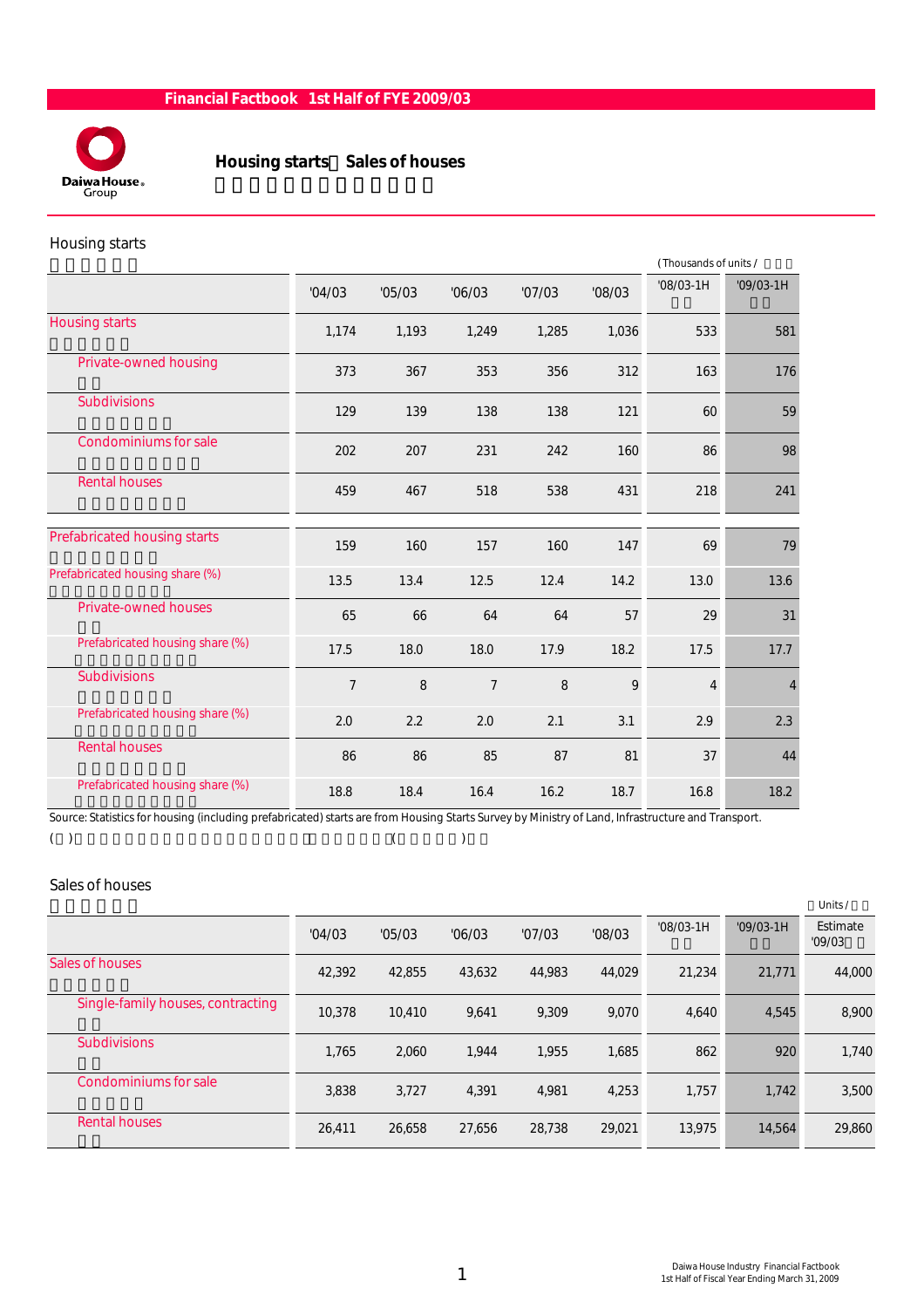

#### Financial statements

#### Consolidated Balance Sheets

|                                          |           |           |           |           |           | Million /   |
|------------------------------------------|-----------|-----------|-----------|-----------|-----------|-------------|
|                                          | '04/03    | '05/03    | '06/03    | '07/03    | '08/03    | $'09/03-1H$ |
| <b>Assets</b>                            |           |           |           |           |           |             |
| <b>Current assets</b>                    |           |           |           |           |           |             |
| Cash and cash equivalents                | 141,605   | 150,739   | 124,021   | 102,369   | 100,354   | 106,254     |
| Trade notes and accounts receivable      | 52,729    | 70,304    | 60,631    | 60,238    | 63,337    | 51,467      |
| <b>Marketable securities</b>             | 64        | 24        |           |           | 20        | 20          |
| Inventories                              | 267,919   | 324,238   | 368,334   | 432,328   | 495,612   | 470,058     |
| <b>Construction projects in progress</b> | 31,592    | 35,248    | 49,560    | 59,259    | 72,602    | 67,512      |
| Land for sale                            | 169,841   | 219,944   | 247,569   | 284,610   | 308,055   | 287,167     |
| Single-family houses for sale            | 62,761    | 78,929    | 92,238    | 98,132    | 120,449   | 117,674     |
| Condominiums for sale                    | 56,417    | 87,543    | 103,430   | 130,532   | 127,870   | 118,528     |
| Other                                    | 50,661    | 53,470    | 51,900    | 55,944    | 59,735    | 50,964      |
| <b>Buildings for sale</b>                | 49,372    | 45,574    | 48,464    | 63,375    | 87,686    | 87,890      |
| Single-family houses for sale            | 13,634    | 15,907    | 16,468    | 14,009    | 16,435    | 16,009      |
| Condominiums for sale                    | 28,846    | 24,910    | 27,298    | 41,387    | 66,853    | 65,403      |
| <b>Other</b>                             | 6,891     | 4,756     | 4,697     | 7,978     | 4,397     | 6,476       |
| Other                                    | 35,742    | 69,096    | 69,192    | 72,672    | 103,450   | 110,199     |
| Allowance for doubtful receivables       | $-1,771$  | $-1,861$  | $-2,161$  | $-1,274$  | $-897$    | $-1,040$    |
| <b>Total current assets</b>              | 496,290   | 612,542   | 620,019   | 666,334   | 761,877   | 736,959     |
| <b>Fixed assets</b>                      |           |           |           |           |           |             |
| Property, plant and equipment            | 344,268   | 441,387   | 505,471   | 602,260   | 642,816   | 721,440     |
| <b>Buildings and structures</b>          | 117,912   | 154,714   | 180,550   | 204,361   | 237,455   | 264,763     |
| Land                                     | 210,677   | 243,698   | 286,699   | 344,107   | 341,407   | 367,524     |
| Other                                    | 15,676    | 42,973    | 38,220    | 53,790    | 63,952    | 89,153      |
| Intangible fixed assets                  | 7,463     | 8,880     | 11,791    | 17,116    | 12,410    | 12,668      |
| Investments and other assets             | 239,635   | 295,995   | 337,915   | 344,311   | 373,948   | 388,875     |
| <b>Total fixed assets</b>                | 591,367   | 746,264   | 855,178   | 963,688   | 1,029,175 | 1,122,984   |
| <b>Total assets</b>                      | 1,087,658 | 1,358,806 | 1,475,197 | 1,630,022 | 1,791,052 | 1,859,944   |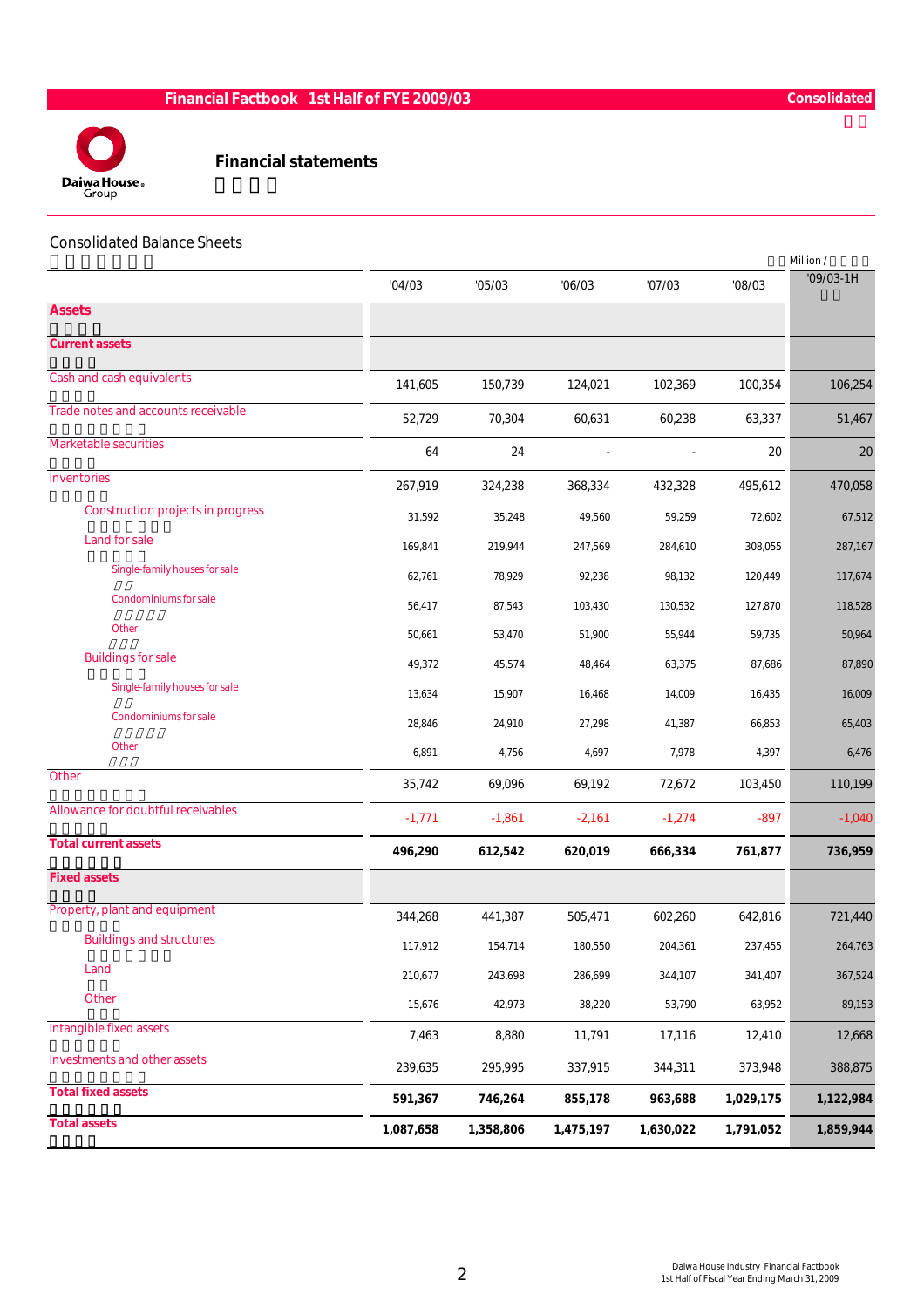

### Financial statements

#### Consolidated Balance Sheets

|                                          |         |         |                |                |           | Million /   |
|------------------------------------------|---------|---------|----------------|----------------|-----------|-------------|
|                                          | '04/03  | '05/03  | '06/03         | '07/03         | '08/03    | $'09/03-1H$ |
| <b>Liabilities</b>                       |         |         |                |                |           |             |
| <b>Current liabilities</b>               |         |         |                |                |           |             |
| Trade notes and accounts payable         | 122,440 | 156,973 | 169,853        | 253,255        | 189,860   | 167,321     |
| Short-term bank loans                    | 550     | 13,175  | 6,183          | 6,933          | 11,918    | 17,958      |
| Current portion of long-term debt        | 51      | 1,367   | 2,927          | 1,070          | 1,595     | 2,785       |
| <b>Commercial paper</b>                  |         |         | $\overline{a}$ | $\overline{a}$ | 20,000    | 105,000     |
| Income taxes payable                     | 14,218  | 15,699  | 16,211         | 15,832         | 23,163    | 13,272      |
| Deposits received from customers         | 39,719  | 48,005  | 65,423         | 62,870         | 58,628    | 65,473      |
| Other                                    | 102,474 | 150,035 | 166,769        | 149,626        | 179,158   | 174,457     |
| <b>Total current liabilities</b>         | 279,453 | 385,256 | 427,368        | 489,588        | 484,323   | 546,268     |
| <b>Long-term liabilities</b>             |         |         |                |                |           |             |
| Long-term debt                           | 911     | 6,555   | 13,527         | 50,570         | 193,376   | 205,498     |
| Other                                    | 294,851 | 371,087 | 383,109        | 428,718        | 463,911   | 470,385     |
| <b>Total long-term liabilities</b>       | 295,762 | 377,642 | 396,637        | 479,288        | 657,287   | 675,883     |
| <b>Total liabilities</b>                 | 575,215 | 762,898 | 824,006        | 968,876        | 1,141,611 | 1,222,152   |
|                                          |         |         |                |                |           |             |
| <b>Interest-bearing liabilities</b>      | 1,512   | 21,097  | 22,638         | 58,573         | 228,390   | 332,384     |
| <b>Debt / Equity Ratio</b><br><b>D/E</b> | 0.3     | 4.0     | 3.9            | 8.9            | 36.1      | 52.4        |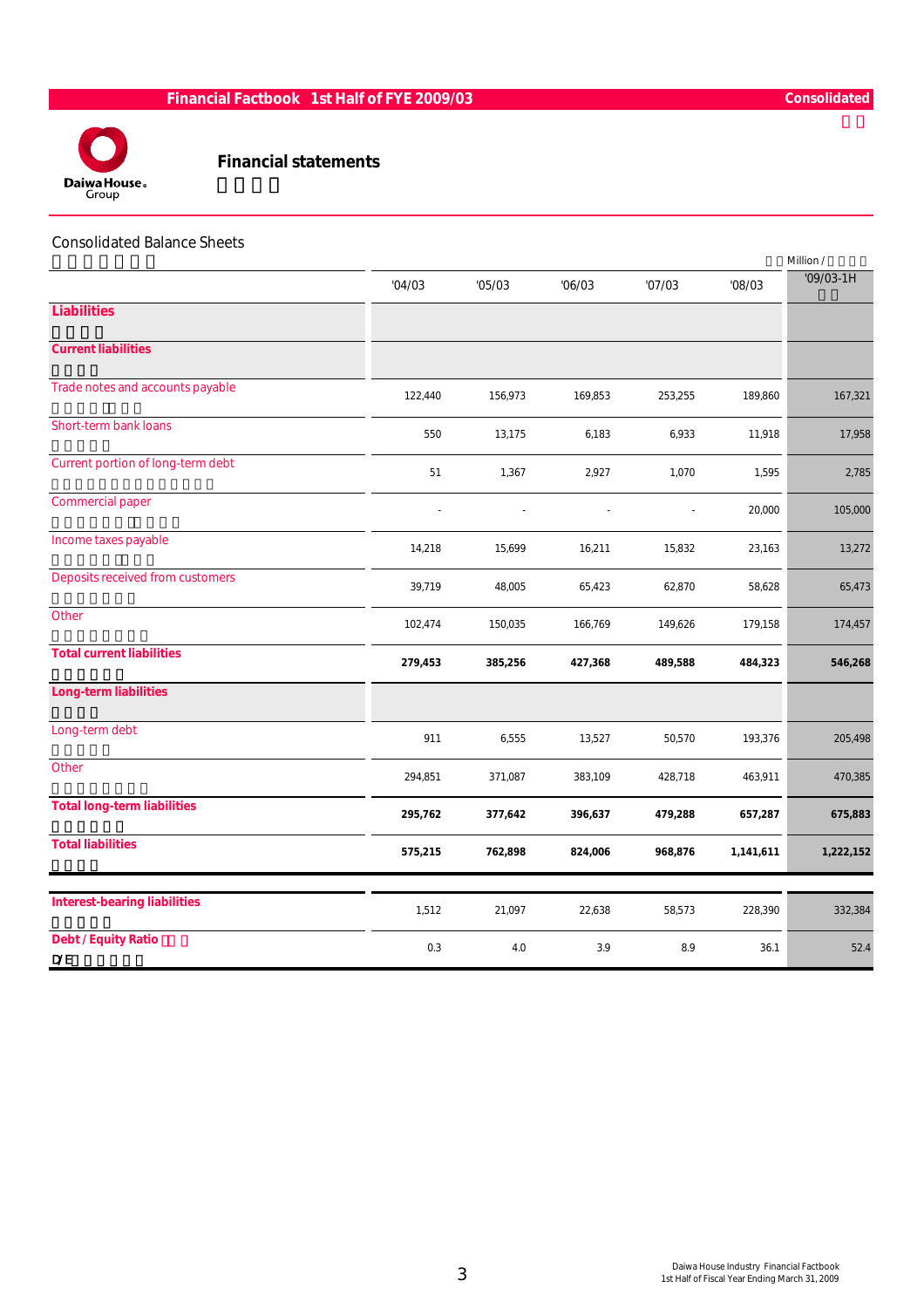

### Financial statements

#### Consolidated Balance Sheets

|                                                                |                          |                |                |           |                          | Million /   |
|----------------------------------------------------------------|--------------------------|----------------|----------------|-----------|--------------------------|-------------|
|                                                                | '04/03                   | '05/03         | '06/03         | '07/03    | '08/03                   | $'09/03-1H$ |
| <b>Minority Interests</b>                                      | 19,393                   | 71,798         | 74,656         |           |                          |             |
| <b>Shareholders' equity</b>                                    |                          |                |                |           |                          |             |
| Common stock                                                   | 110,120                  | 110,120        | 110,120        |           |                          |             |
| Capital surplus                                                | 147,756                  | 147,759        | 148,019        |           |                          |             |
| <b>Retained earnings</b>                                       | 313,214                  | 325,893        | 355,494        |           | $\overline{\phantom{a}}$ |             |
| <b>Treasury stock</b>                                          | $-3,883$                 | $-4,168$       | $-3,571$       |           |                          |             |
| Land revaluation difference                                    | $-86,199$                | $-69,229$      | $-63,392$      |           |                          |             |
| Net unrealized gain on available-for-sale securities           | 12,957                   | 14,662         | 30,746         |           |                          |             |
| Foreign currency translation adjustments                       | $-916$                   | $-927$         | $-882$         |           |                          |             |
| <b>Total shareholders' equity</b>                              | 493,049                  | 524,109        | 576,534        |           |                          |             |
| Total liabilities, minority interests and shareholders' equity | 1,087,658                | 1,358,806      | 1,475,197      |           |                          |             |
| <b>Equity</b>                                                  |                          |                |                |           |                          |             |
| <b>Shareholders' equity</b>                                    |                          |                |                |           |                          |             |
| <b>Common stock</b>                                            |                          |                |                | 110,120   | 110,120                  | 110,120     |
| Capital surplus                                                |                          |                | $\overline{a}$ | 226,834   | 226,824                  | 226,824     |
| <b>Retained earnings</b>                                       |                          |                | $\overline{a}$ | 387,842   | 381,479                  | 384,427     |
| <b>Treasury stock</b>                                          |                          |                | $\overline{a}$ | $-7,692$  | $-19,534$                | $-19,561$   |
| <b>Total shareholders' equity</b>                              | $\blacksquare$           | ٠              | $\blacksquare$ | 717,104   | 698,891                  | 701,810     |
| <b>Valuation and Translation Adjustments</b>                   |                          |                |                |           |                          |             |
| Net unrealized gain on available-for-sale securities           |                          |                | $\overline{a}$ | 29,873    | 13,432                   | 11,331      |
| Land revaluation difference                                    |                          | $\overline{a}$ | $\overline{a}$ | $-86,847$ | $-79,195$                | $-78,106$   |
| Foreign currency translation adjustments                       |                          |                | $\overline{a}$ | $-821$    | $-556$                   | $-707$      |
| <b>Total valuation and translation adjustments</b>             |                          |                | $\blacksquare$ | $-57,795$ | $-66,320$                | $-67,481$   |
| <b>Minority Interests</b>                                      |                          | ٠              | ä,             | 1,837     | 16,869                   | 3,462       |
| <b>Total equity</b>                                            | $\overline{\phantom{a}}$ | $\blacksquare$ | $\blacksquare$ | 661,145   | 649,440                  | 637,791     |
| <b>Total liabilities and equity</b>                            | $\overline{\phantom{a}}$ |                | $\blacksquare$ | 1,630,022 | 1,791,052                | 1,859,944   |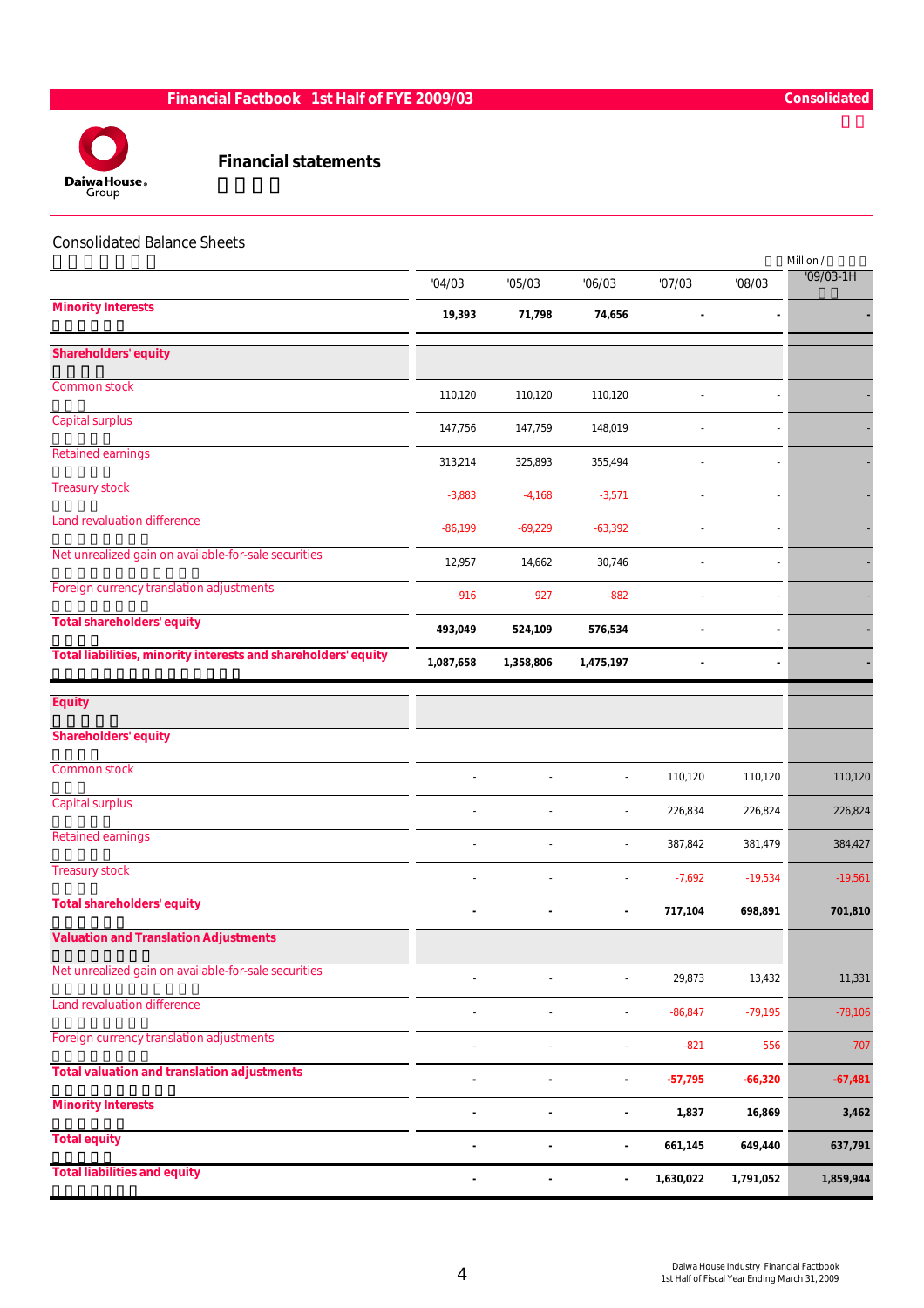

# Analysis of financial position





Return on equity



Equity per share (left scale)

Basic net income per share (right scale)



|                              | '04/03 | '05/03 | '06/03   | '07/03   | '08/03   | $'09/03-1H$ |
|------------------------------|--------|--------|----------|----------|----------|-------------|
| <b>Equity ratio</b>          | 45.3   | 38.6   | 39.1     | 40.4     | 35.3     | 34.1        |
| <b>Current ratio</b>         | 177.6  | 159.0  | 145.1    | 136.1    | 157.3    | 134.9       |
| <b>Fixed ratio</b>           | 119.9  | 142.4  | 148.3    | 145.8    | 158.5    | 176.1       |
| Return on equity             | 7.6    | 7.9    | 8.2      | 7.5      | 2.0      |             |
| Equity per share(            | 902.32 | 959.08 | 1,053.37 | 1,122.88 | 1.092.04 | 1,095.16    |
| Basic net income per share() | 68.16  | 73.26  | 81.88    | 81.15    | 22.46    |             |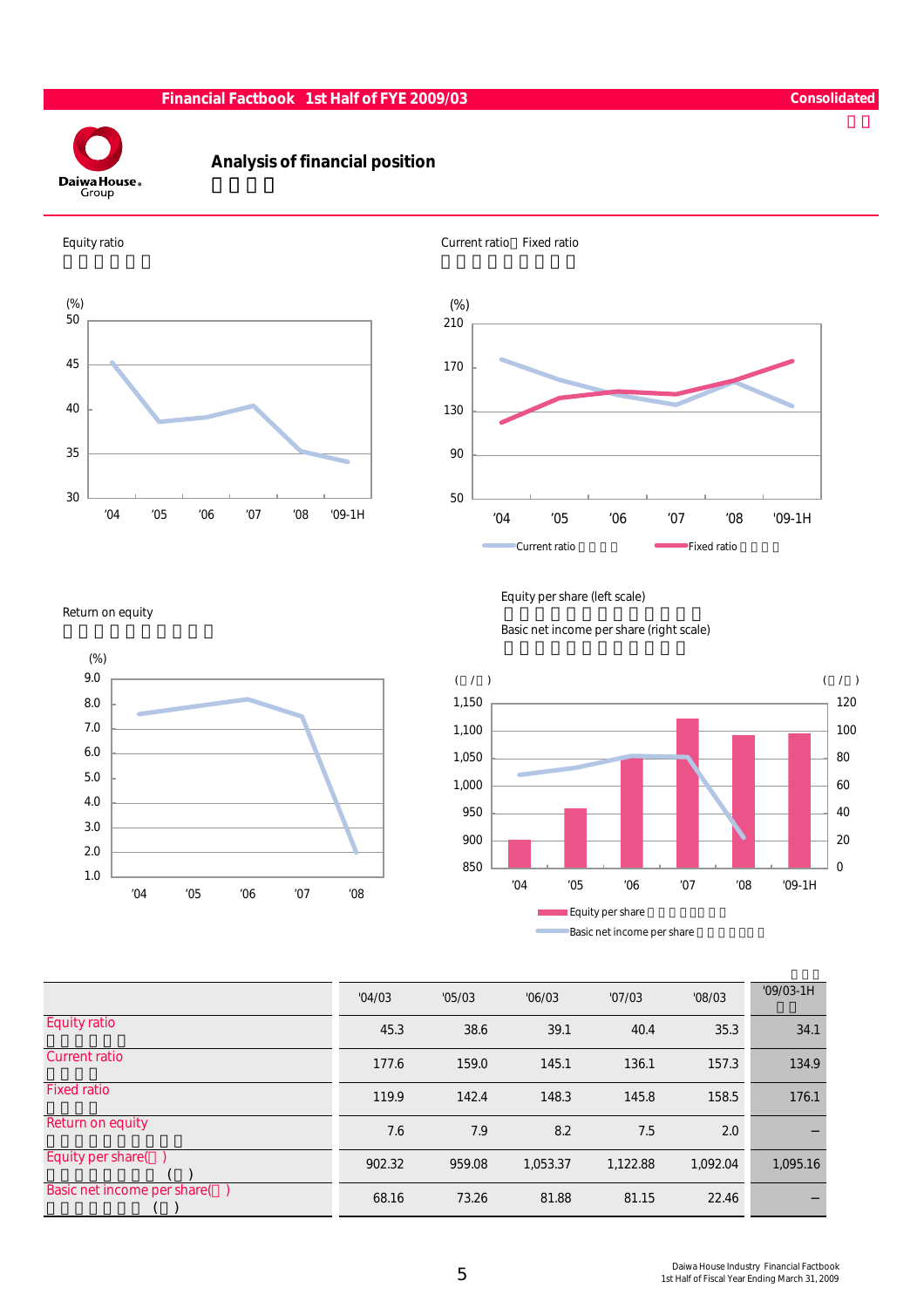

# Analysis of operations

#### Consolidated statements of income

|                                                                 |           |           |           |           |           |                    |           | Million /   |
|-----------------------------------------------------------------|-----------|-----------|-----------|-----------|-----------|--------------------|-----------|-------------|
|                                                                 | '04/03    | '05/03    | '06/03    | '07/03    | '08/03    | Estimate<br>'09/03 | '08/03-1H | $'09/03-1H$ |
| Net sales                                                       | 1,224,647 | 1,365,913 | 1,528,983 | 1,618,450 | 1,709,254 | 1,665,000          | 825,880   | 821,690     |
| Cost of sales                                                   | 963,457   | 1,082,132 | 1,213,644 | 1,283,587 | 1,360,348 |                    | 656,705   | 654,189     |
| Selling, general and administrative expenses                    | 201,529   | 215,932   | 235,266   | 249,183   | 259,784   |                    | 128,455   | 132,393     |
| <b>Operating income</b>                                         | 59,660    | 67,849    | 80,072    | 85,678    | 89,120    | 70,000             | 40,720    | 35,107      |
| Interest income and dividends                                   | 650       | 1,067     | 1,590     | 2,142     | 2,602     |                    | 1,350     | 1,549       |
| Equity in earnings of associated companies                      | 2,383     | 1,610     | 350       | 289       | 315       |                    | 164       | 482         |
| Other income                                                    | 16,902    | 11,860    | 29,063    | 10,609    | 10,176    |                    | 5,568     | 5,250       |
| Interest expense                                                | 422       | 736       | 1,321     | 1,750     | 3,371     |                    | 1,419     | 2,312       |
| Other expenses                                                  | 3,972     | 5,500     | 6,062     | 6,931     | 38,006    |                    | 5,405     | 5,094       |
| <b>Ordinary income</b>                                          | 72,590    | 74,209    | 103,073   | 89,356    | 61,290    | 60,000             | 40,882    | 35,263      |
| <b>Extraordinary income</b>                                     | 6,633     | 2,130     | 2,422     | 1,911     | 1,708     |                    | 807       | 533         |
| <b>Extraordinary losses</b>                                     | 11,327    | 13,231    | 23,340    | 14,818    | 38,135    |                    | 2,082     | 3,316       |
| Income before income taxes and minority<br><b>interests</b>     | 67,896    | 63,108    | 82,155    | 76,449    | 24,862    |                    | 39,607    | 32,480      |
| Income taxes                                                    | 29,608    | 20,356    | 33,645    | 29,982    | 12,068    |                    | 15,990    | 14,974      |
| Minority interests in net income(loss) of<br>subsidiaries       | 1,031     | 2,489     | 3,325     | 73        | $-285$    |                    | $-22$     | $-406$      |
| <b>Net income</b>                                               | 37,256    | 40,262    | 45,184    | 46,393    | 13,079    | 26,500             | 23,639    | 17,912      |
|                                                                 |           |           |           |           |           |                    |           |             |
| Basic net income per share ()<br>$\lambda$                      | 68.16     | 73.26     | 81.88     | 81.15     | 22.46     | 45.75              | 40.42     | 30.92       |
| Dividend per share ()                                           | 15.00     | 17.00     | 20.00     | 20.00     | 24.00     | 24.00              |           |             |
| Dividend payout ratio (%)                                       | 22.0      | 23.2      | 24.4      | 24.6      | 106.8     | 52.5               |           |             |
| Balance between financial income and expenses                   | 227       | 331       | 269       | 392       | $-769$    |                    | $-69$     | $-763$      |
| Number of issued and outstanding shares<br>(Thousands of share) | 546,426   | 546,222   | 546,915   | 587,158   | 579,256   |                    | 579,279   | 579,209     |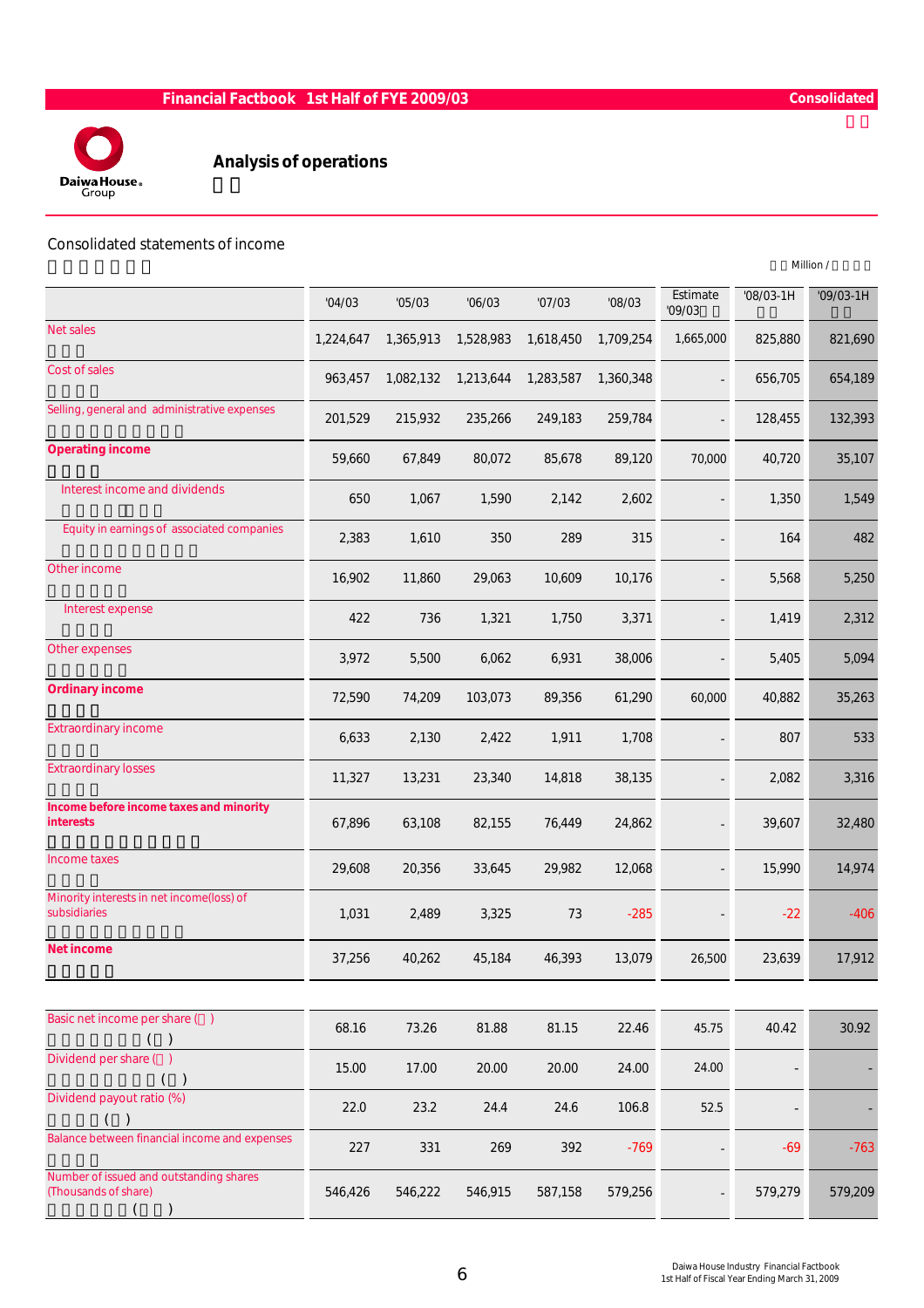

# Analysis of operations

#### Sales by segment

|                                               |           |           |           |           |           |                    |             | Million /   |
|-----------------------------------------------|-----------|-----------|-----------|-----------|-----------|--------------------|-------------|-------------|
|                                               | '04/03    | '05/03    | '06/03    | '07/03    | '08/03    | Estimate<br>'09/03 | $'08/03-1H$ | $'09/03-1H$ |
| <b>Residential Business</b>                   | 800,630   | 854,574   | 909,587   | 965,898   | 1,004,365 | 978,000            | 472,363     | 486,096     |
| <b>Commercial Construction Business</b>       | 276,988   | 363,830   | 445,251   | 477,692   | 512,734   | 493,000            | 259,815     | 241,632     |
| <b>Resort Hotels and Sports Life Business</b> | 53,612    | 55,748    | 66,482    | 67,762    | 63,701    | 63,600             | 32,651      | 31,160      |
| <b>Home Center Business</b>                   | 57,226    | 59,164    | 63,273    | 62,241    | 62,623    | 66,400             | 31,430      | 33,267      |
| <b>Other Businesses</b>                       | 97,766    | 104,129   | 121,982   | 124,646   | 143,346   | 151,500            | 69,430      | 72,549      |
| <b>Eliminations/Corporate</b>                 | (61, 576) | (71, 533) | (77, 594) | (79, 790) | (77, 517) | (87,500)           | (39, 810)   | (43,016)    |
| Total                                         | 1,224,647 | 1,365,913 | 1,528,983 | 1,618,450 | 1,709,254 | 1,665,000          | 825,880     | 821,690     |
|                                               |           |           |           |           |           |                    |             |             |

# Operating income (loss) by segment

 $($ 

|                                               |           |           |           |           |           |                    |             | Million /   |
|-----------------------------------------------|-----------|-----------|-----------|-----------|-----------|--------------------|-------------|-------------|
|                                               | '04/03    | '05/03    | '06/03    | '07/03    | '08/03    | Estimate<br>'09/03 | $'08/03-1H$ | $'09/03-1H$ |
| <b>Residential Business</b>                   | 48,792    | 50,046    | 50,965    | 53,166    | 53,738    | 40,800             | 20,894      | 21,865      |
| <b>Commercial Construction Business</b>       | 20,844    | 27,420    | 39,517    | 46,933    | 50,507    | 48,500             | 26,914      | 24,128      |
| <b>Resort Hotels and Sports Life Business</b> | $-620$    | 1,507     | 635       | 1,013     | 40        | $-400$             | 284         | $-408$      |
| <b>Home Center Business</b>                   | 138       | 100       | 1,106     | 1,771     | 1,807     | 1,400              | 989         | 665         |
| <b>Other Businesses</b>                       | 2,823     | 3,534     | 4,558     | 4,373     | 4,560     | 3,500              | 2,551       | 1,089       |
| <b>Eliminations/Corporate</b>                 | (12, 316) | (14, 760) | (16, 711) | (21, 579) | (21, 533) | (23,800)           | (10, 915)   | (12, 232)   |
| Total                                         | 59,660    | 67,849    | 80,072    | 85,678    | 89,120    | 70,000             | 40,720      | 35,107      |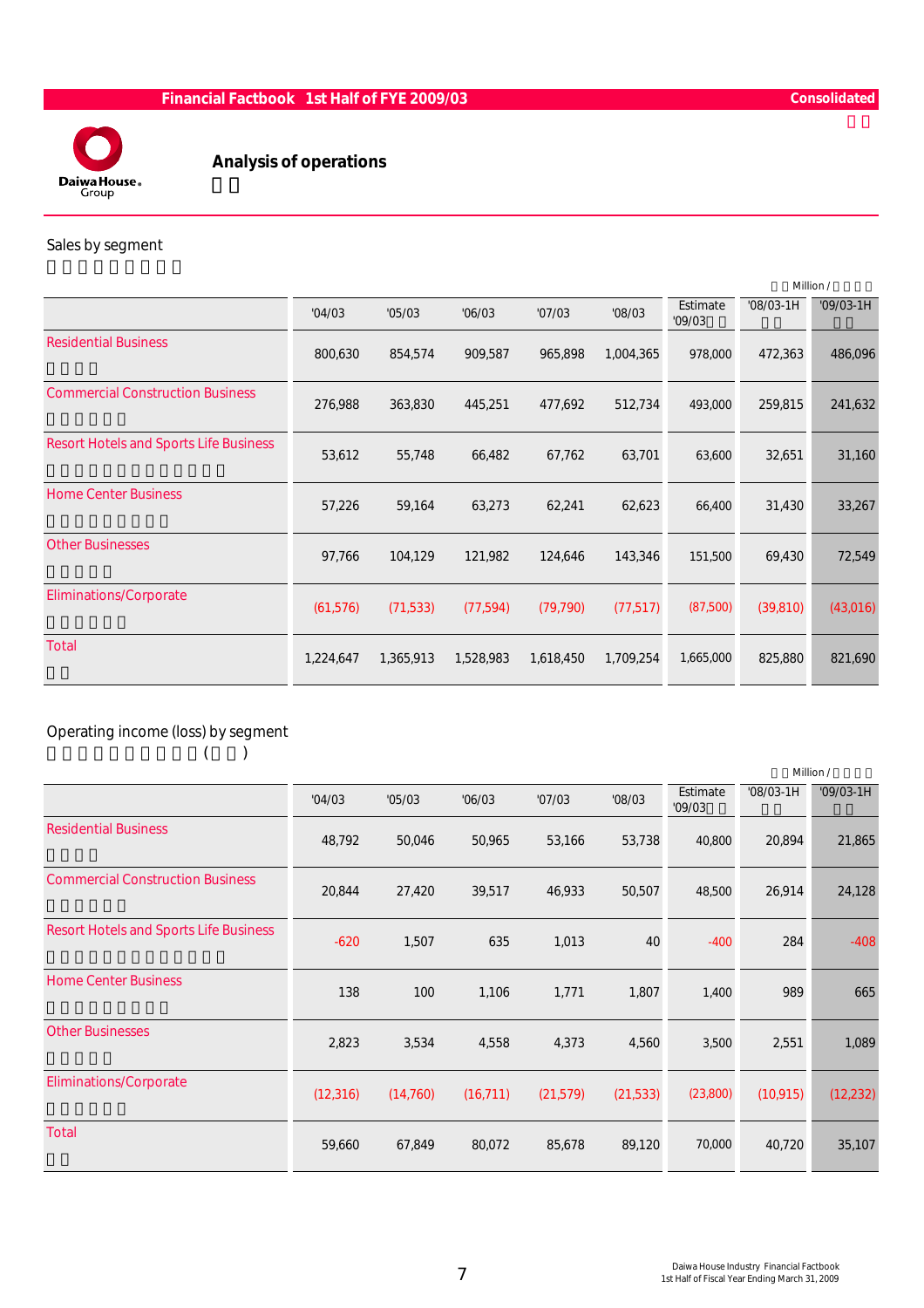

Other data

Capital investments Depreciation



#### Capital investments

|                                               |        |        |         |         |         |                    |             | Million /   |
|-----------------------------------------------|--------|--------|---------|---------|---------|--------------------|-------------|-------------|
|                                               | '04/03 | '05/03 | '06/03  | '07/03  | '08/03  | Estimate<br>'09/03 | $'08/03-1H$ | $'09/03-1H$ |
| <b>Capital investments</b>                    | 20,107 | 56,695 | 110,143 | 136,171 | 103.856 | 182,000            | 52,278      | 90,030      |
| <b>Residential Business</b>                   | 6,687  | 7.699  | 12.642  | 12,599  | 10.484  | 34,300             | 4,846       | 24,413      |
| <b>Commercial Construction Business</b>       | 4,465  | 31,908 | 77,100  | 98,812  | 71,060  | 123,400            | 36,172      | 55,218      |
| <b>Resort Hotels and Sports Life Business</b> | 2,271  | 850    | 3.072   | 2,677   | 2.794   | 2,400              | 720         | 1,391       |
| <b>Home Center Business</b>                   | 2,097  | 725    | 611     | 3,119   | 733     | 1,000              | 286         | 204         |
| <b>Other Businesses</b>                       | 4,916  | 15,842 | 17,410  | 19.907  | 18.719  | 22,000             | 10.102      | 9,949       |
| Eliminations/Corporate                        | $-331$ | $-331$ | $-694$  | $-945$  | 63      | $-1,100$           | 149         | $-1,146$    |

#### Depreciation

|                                               |        |        |        |        |        |                    |             | Million /   |
|-----------------------------------------------|--------|--------|--------|--------|--------|--------------------|-------------|-------------|
|                                               | '04/03 | '05/03 | '06/03 | '07/03 | '08/03 | Estimate<br>'09/03 | $'08/03-1H$ | $'09/03-1H$ |
| <b>Depreciation</b>                           | 15,165 | 19,242 | 26,814 | 29,536 | 35,621 | 39,600             | 16,963      | 18,241      |
| <b>Residential Business</b>                   | 4,821  | 4,486  | 5,227  | 5,515  | 6.956  | 7.000              | 3.286       | 3,440       |
| <b>Commercial Construction Business</b>       | 2,770  | 4,622  | 7,897  | 8,971  | 10,923 | 13,900             | 5,063       | 5,969       |
| <b>Resort Hotels and Sports Life Business</b> | 1,530  | 1.869  | 1,918  | 1,915  | 2,579  | 2,800              | 1.238       | 1,373       |
| <b>Home Center Business</b>                   | 647    | 704    | 665    | 736    | 875    | 900                | 422         | 436         |
| <b>Other Businesses</b>                       | 3,628  | 5,875  | 9,635  | 11.096 | 13,085 | 14,000             | 6,428       | 6,545       |
| <b>Eliminations/Corporate</b>                 | 1.766  | 1,684  | 1,470  | 1,299  | 1,200  | 1,000              | 524         | 476         |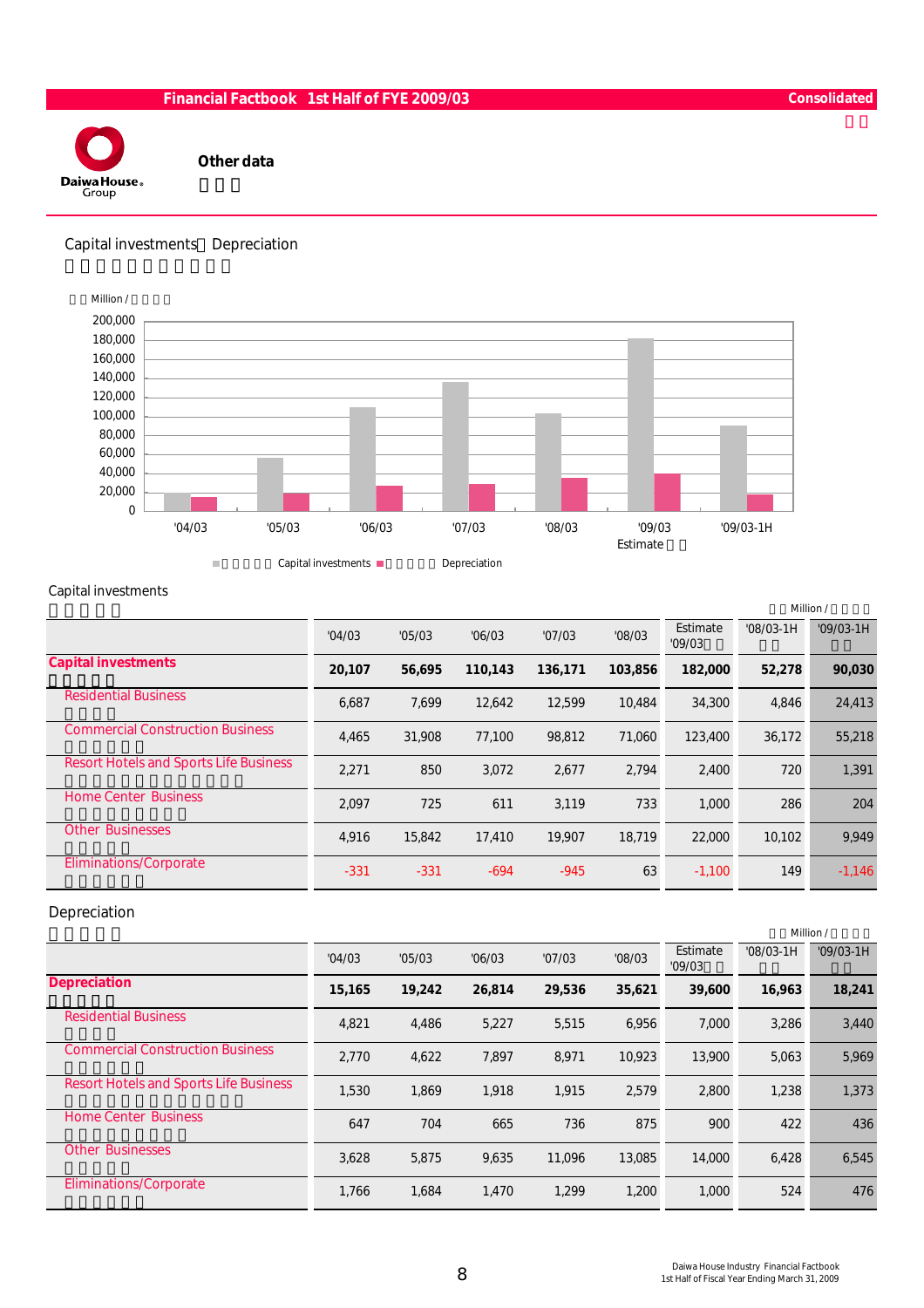

Performance Indicators of Major Companies in the Daiwa House Group

|                                                      |         |                  |                     |                    |                      |                 |         | Million /                       |
|------------------------------------------------------|---------|------------------|---------------------|--------------------|----------------------|-----------------|---------|---------------------------------|
|                                                      |         | <b>Net Sales</b> | Operating<br>income | Ordinary<br>income | <b>Net</b><br>income | Total<br>assets | Equity  | Interest-bearing<br>liabilities |
| Daiwa House Industry Co., Ltd.<br>(non-consolidated) | 2007/09 | 549,581          | 26,081              | 31,832             | 20,184               | 1,259,161       | 581,483 | 60,000                          |
|                                                      | 2008/09 | 560,639          | 24,472              | 28,397             | 15,978               | 1,393,164       | 561,225 | 250,961                         |
| Daiwa Lease Co., Ltd.                                | 2007/09 | 67,744           | 3,712               | 3,375              | 1,611                | 268,128         | 103,307 |                                 |
|                                                      | 2008/09 | 63,908           | 2,559               | 2,206              | 1,019                | 284,863         | 103,873 | 16,500                          |
| Daiwa Rakuda Industry Co., Ltd.                      | 2007/09 | 20,638           | 465                 | 504                | 255                  | 38,182          | 24,547  |                                 |
|                                                      | 2008/09 | 20,498           | 503                 | 565                | 308                  | 38,511          | 24,408  | 14                              |
| Daiwa Logistics Co., Ltd.                            | 2007/09 | 17,386           | 731                 | 736                | 440                  | 24,197          | 14,883  | 3,820                           |
|                                                      | 2008/09 | 17,357           | 735                 | 776                | 453                  | 26,724          | 15,463  | 5,575                           |
| Daiwa Service Co., Ltd.                              | 2007/09 | 12,465           | 463                 | 500                | 284                  | 10,581          | 5,029   |                                 |
|                                                      | 2008/09 | 12,241           | 466                 | 531                | 312                  | 10,977          | 5,327   |                                 |
| Daiwa Living Co., Ltd.                               | 2007/09 | 62,256           | 2,573               | 2,553              | 1,819                | 48,582          | 14,072  |                                 |
|                                                      | 2008/09 | 73,568           | 2,895               | 3,206              | 1,843                | 54,209          | 16,178  |                                 |
| Daiwa Information Service Co., Ltd.                  | 2007/09 | 16,323           | 1,100               | 1,254              | 666                  | 55,163          | 5,963   |                                 |
|                                                      | 2008/09 | 15,525           | 1,167               | 1,189              | 589                  | 65,708          | 6,714   | 3,924                           |
| Daiwa Royal Co., Ltd.                                | 2007/09 | 18,213           | 1,799               | 2,017              | 1,135                | 57,507          | 6,004   | 900                             |
|                                                      | 2008/09 | 15,954           | 1,522               | 1,758              | 1,010                | 66,565          | 7,248   | 6,264                           |
| Nihon Jyutaku Ryutu Co., Ltd.                        | 2007/09 | 8,898            | 148                 | 167                | 40                   | 9,912           | 3,188   |                                 |
|                                                      | 2008/09 | 8,933            | 49                  | 61                 | $\mathbf{1}$         | 12,811          | 3,319   | 2,500                           |
| Royal Home Center Co., Ltd.                          | 2007/09 | 31,430           | 1,029               | 1,016              | 572                  | 43,009          | 33,459  | 2,500                           |
|                                                      | 2008/09 | 33,267           | 843                 | 1,047              | 313                  | 43,393          | 33,836  | 2,519                           |
| Daiwa Resort Co., Ltd.                               | 2007/09 | 27,384           | 776                 | 883                | $-374$               | 78,751          | 20,255  |                                 |
|                                                      | 2008/09 | 25,810           | 85                  | 148                | $-108$               | 72,944          | 18,866  | $14$                            |
| Daiwa House Industry Co., Ltd.<br>(consolidated)     | 2007/09 | 825,880          | 40,720              | 40,882             | 23,639               | 1,720,362       | 668,066 | 116,422                         |
|                                                      | 2008/09 | 821,690          | 35,107              | 35,263             | 17,912               | 1,859,944       | 637,791 | 332,384                         |
| Parent company's share of the Group<br>total (Times) | 2007/09 | 1.50             | 1.56                | 1.28               | 1.17                 |                 |         |                                 |
|                                                      | 2008/09 | 1.47             | 1.43                | 1.24               | 1.12                 |                 |         |                                 |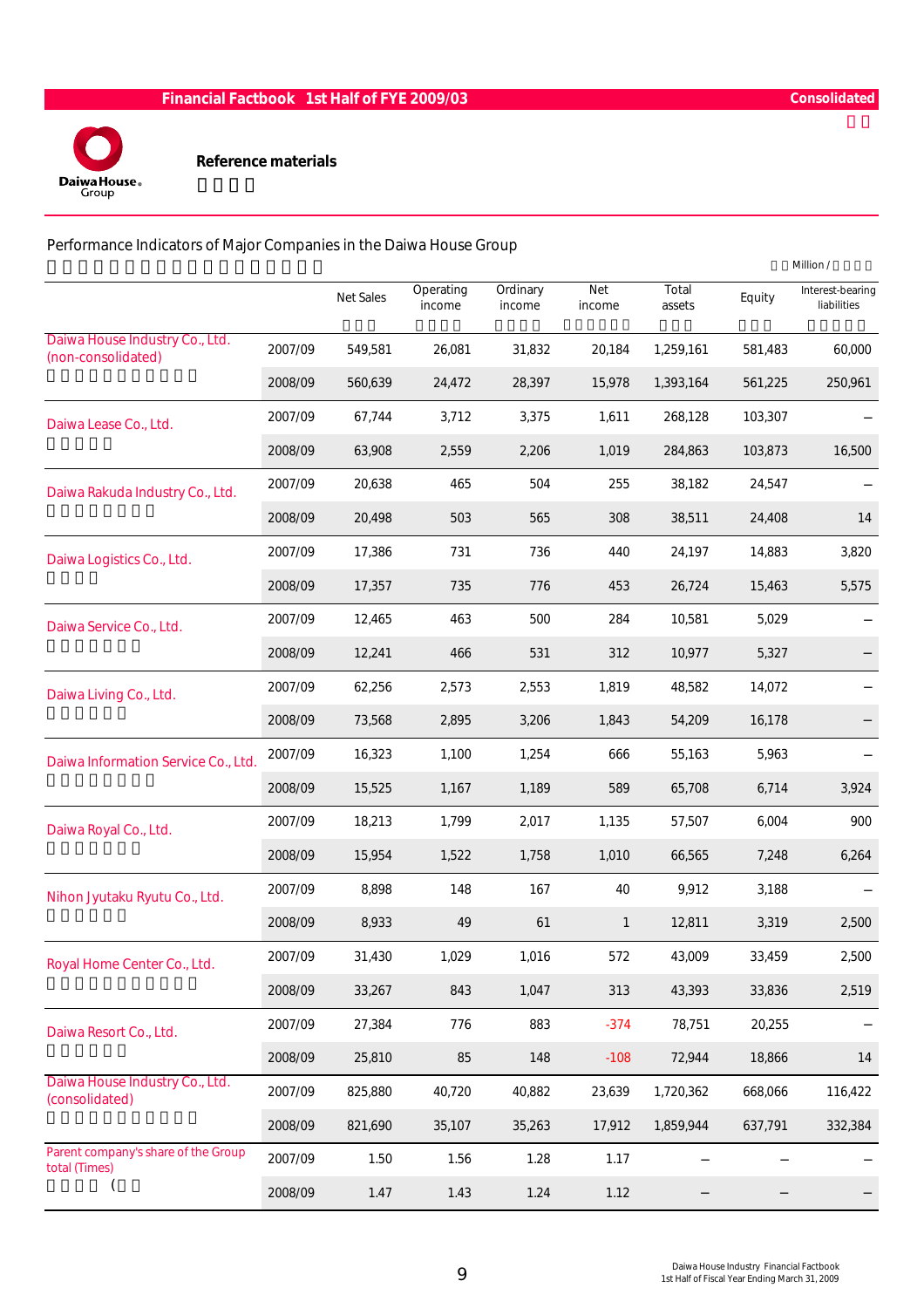

Reference materials

Residential Business Management of residential housing units

|                                                            |                                          |         |         |         |         | Units /     |
|------------------------------------------------------------|------------------------------------------|---------|---------|---------|---------|-------------|
|                                                            |                                          | '05/03  | '06/03  | '07/03  | '08/03  | $'09/03-1H$ |
| Daiwa Living Co., Ltd.                                     | Management of residential housing units  | 106,650 | 131,583 | 159,288 | 187,460 | 199,715     |
|                                                            | Lump-sum contracts (occupancy guarantee) | 79,930  | 101,371 | 126,647 | 152,012 | 163,163     |
|                                                            | Occupancy rates()                        | 96.7    | 97.1    | 96.3    | 96.6    | 95.9        |
| Daiwa Lease Co., Ltd.                                      | Management of residential housing units  | 2,036   | 2,872   | 3,851   | 4,565   | 4,967       |
|                                                            | Lump-sum contracts (occupancy guarantee) | 1.902   | 2.738   | 3.717   | 4,425   | 4,827       |
|                                                            | Occupancy rates()                        | 92.9    | 92.0    | 93.4    | 95.3    | 91.9        |
| Nihon Jyutaku Ryutu Co., Ltd.                              | Management of residential housing units  | 7,250   | 8,543   | 9,757   | 10,783  | 11,492      |
|                                                            | Lump-sum contracts (occupancy quarantee) | 6,363   | 6,927   | 8,029   | 8,991   | 9,552       |
|                                                            | Occupancy rates()                        | 98.2    | 95.0    | 93.8    | 94.3    | 93.4        |
| Total                                                      | Management of residential housing units  | 115,936 | 142,998 | 172,896 | 202,808 | 216,174     |
|                                                            | Lump-sum contracts (occupancy quarantee) | 88,195  | 111,036 | 138,393 | 165,428 | 177,542     |
|                                                            | Occupancy rates()                        | 96.7    | 96.8    | 96.1    | 96.5    | 95.6        |
| Management of condominium units<br>Daiwa Service Co., Ltd. | Management of condominium units          | 42,388  | 46,355  | 52,587  | 58,275  | 61,237      |
|                                                            | <b>Consignment agreements with HOAs</b>  | 788     | 865     | 951     | 1,028   | 1,071       |

#### Commercial Construction Business Total leasing floor space

|                                     |                                       | '05/03    | '06/03    | '07/03    | '08/03    | $'09/03-1H$ |
|-------------------------------------|---------------------------------------|-----------|-----------|-----------|-----------|-------------|
| Daiwa Lease Co., Ltd.               | Total leasing floor space()<br>( )    | 956,829   | 1,083,127 | 1,250,863 | 1,424,599 | 1,479,950   |
|                                     | Leasing floor space occupied()<br>( ) | 943,581   | 1,068,375 | 1,225,480 | 1,389,283 | 1,435,781   |
|                                     | <b>Tenants</b>                        | 1,349     | 1,598     | 1,882     | 2,092     | 2,173       |
|                                     | Occupancy rates()                     | 98.6      | 98.6      | 98.0      | 97.5      | 97.0        |
| Daiwa Information Service Co., Ltd. | Total leasing floor space()<br>()     | 624,207   | 724,342   | 891,904   | 1,004,589 | 1,068,653   |
|                                     | Leasing floor space occupied()<br>( ) | 617,083   | 720,424   | 886,370   | 991,153   | 1,057,718   |
|                                     | <b>Tenants</b>                        | 920       | 1,058     | 1,405     | 1,564     | 1,675       |
|                                     | Occupancy rates()                     | 98.9      | 99.5      | 99.4      | 98.7      | 99.0        |
| Daiwa Royal Co., Ltd.               | Total leasing floor space()<br>( )    | 707,371   | 792,299   | 871,292   | 920,013   | 925,925     |
|                                     | Leasing floor space occupied()<br>( ) | 704,845   | 790,273   | 867,054   | 914,545   | 922,917     |
|                                     | <b>Tenants</b>                        | 1,221     | 1,351     | 1,488     | 1,583     | 1,622       |
|                                     | Occupancy rates()                     | 99.6      | 99.7      | 99.5      | 99.4      | 99.7        |
| Total                               | Total leasing floor space()<br>( )    | 2,288,407 | 2,599,768 | 3,014,059 | 3,349,201 | 3,474,528   |
|                                     | Leasing floor space occupied()<br>( ) | 2,265,509 | 2,579,072 | 2,978,904 | 3,294,981 | 3,416,416   |
|                                     | <b>Tenants</b>                        | 3,490     | 4,007     | 4,775     | 5,239     | 5,470       |
|                                     | Occupancy rates()                     | 99.0      | 99.2      | 98.8      | 98.4      | 98.3        |

Leasing floor space occupied/Total leasing floor space  $\prime$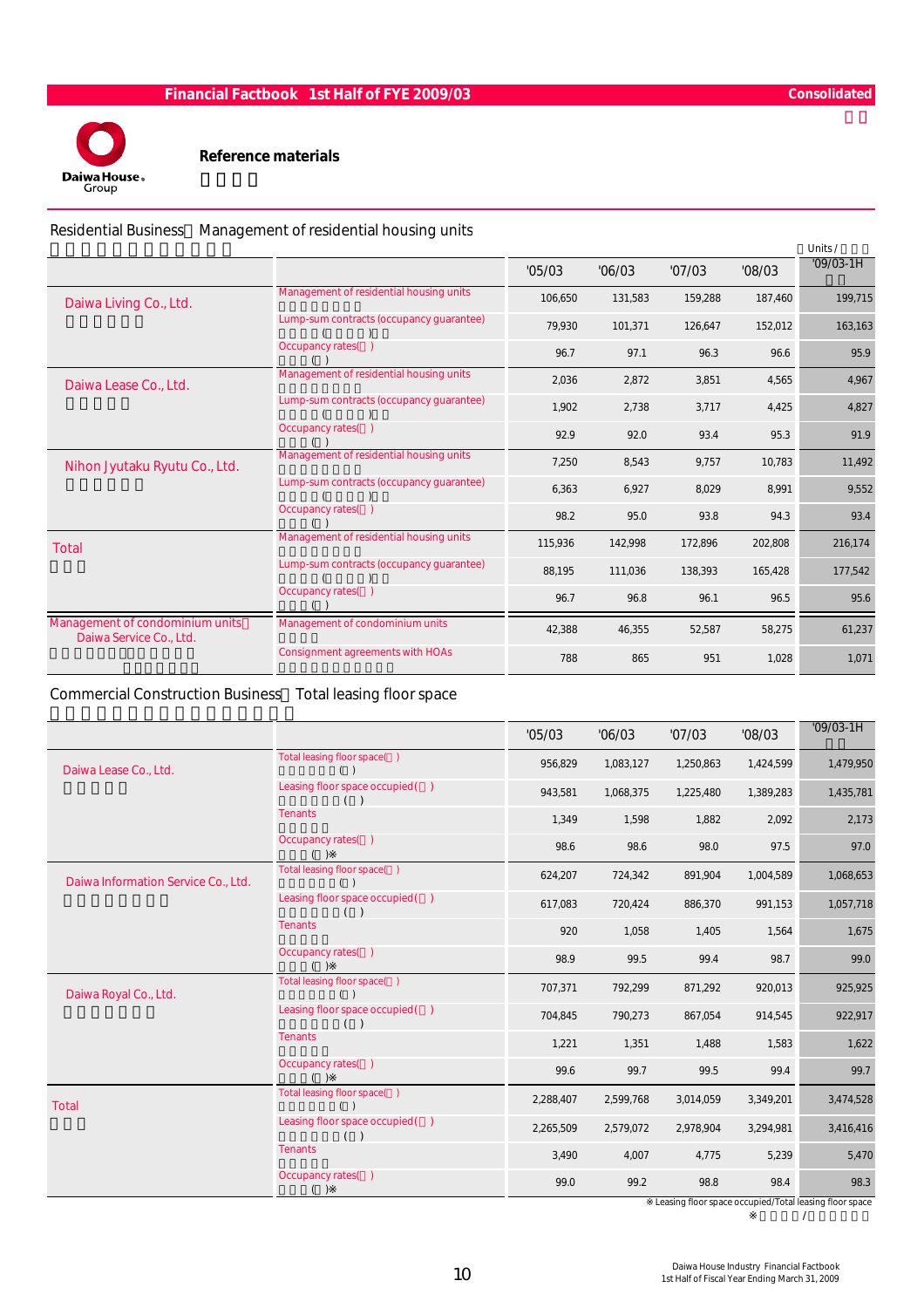

Reference materials

# Resort Hotels and Sports Life Business

DAIWA ROYAL HOTELS

|                                               |    | '06/03                                                                                 | '07/03                  | '08/03        | '08/09           |
|-----------------------------------------------|----|----------------------------------------------------------------------------------------|-------------------------|---------------|------------------|
| Number of guests                              | 1H | 1,669,329                                                                              | 1,761,123               | 1,636,366     | 1,596,953        |
|                                               | 2H | 1,439,925                                                                              | 1,525,192               | 1,463,770     |                  |
| Room occupancy rates()                        | 1H | 55.3                                                                                   | 58.9                    | 55.8          | 53.7             |
|                                               | 2H | 57.8                                                                                   | 53.2                    | 53.4          |                  |
| Number of Daiwa Royal club members            |    | 9,921                                                                                  | 9,288                   | 8,968         | 8,847            |
| Golf courses                                  |    |                                                                                        | (Note) 30 hotels.       |               | 30               |
|                                               |    | '06/03                                                                                 | '07/03                  | '08/03        | '08/09           |
| Number of guests                              | 1H | 191,718                                                                                | 186,052                 | 194,684       | 196,277          |
|                                               | 2H | 145,741                                                                                | 161,573                 | 159,077       |                  |
| <b>Number of members</b>                      | 1H | 5,461                                                                                  | 5,237                   | 5,054         | 4,643            |
|                                               | 2H | 5,339                                                                                  | 5,161                   | 4,928         |                  |
| Sports club NAS                               |    |                                                                                        | (Note) 10 golf courses. |               | 10               |
|                                               |    | '06/03                                                                                 | '07/03                  | '08/03        | '08/09           |
| Number of members                             |    | 96,835                                                                                 | 97,270                  | 93,034        | 96,053           |
| City-Center Hotels<br><b>Other Businesses</b> |    | (Note) 50 sports clubs.                                                                |                         |               | 50               |
|                                               |    | '06/03                                                                                 | '07/03                  | '08/03        | Rooms/<br>'08/09 |
| Room occupancy rates()                        | 1H | 78.1                                                                                   | 75.6                    | 78.3          | 74.8             |
|                                               | 2H | 76.5                                                                                   | 75.5                    | 74.2          |                  |
| <b>Daiwa Roynet Hotels</b>                    |    | (3)<br>599                                                                             | (8)<br>1,675            | (10)<br>2,085 | (13)<br>2,676    |
| <b>Royton Sapporo</b>                         |    | (1)<br>292                                                                             | (1)<br>292              | (1)<br>292    | (1)<br>292       |
| <b>OSAKA DAI-ICHI HOTEL</b>                   |    | (1)                                                                                    | (1)                     | (1)           | (1)              |
| Total                                         |    | 448<br>(5)                                                                             | 448<br>(10)             | 447<br>(12)   | 447<br>(15)      |
|                                               |    | 1,339<br>(Note) Figures in parentheses indicate the number of hotels in each category. | 2,415                   | 2,824         | 3,415            |
| <b>Home Center Business</b>                   |    |                                                                                        |                         | ( )           |                  |
|                                               |    | '06/03                                                                                 | '07/03                  | '08/03        | '08/09           |
| Number of customers Thousands)                | 1H | 13,103                                                                                 | 12,481                  | 12,179        | 13,040           |
|                                               | 2H | 12,101                                                                                 | 11,732                  | 11,576        |                  |
| Sales account per customer                    |    |                                                                                        |                         |               |                  |
|                                               | 1H | 2,230                                                                                  | 2,282                   | 2,337         | 2,303            |
|                                               | 2H | 2,372<br>(Note) Excluding home renovation.                                             | 2,387                   | 2,451         |                  |

|                                                      | (NOTE) EXCIUDING NOME FENOVATION. |         |         |         |  |  |  |  |  |
|------------------------------------------------------|-----------------------------------|---------|---------|---------|--|--|--|--|--|
|                                                      | '06/03                            | '07/03  | '08/03  | '08/09  |  |  |  |  |  |
| Sales floor space (except out-mall selling space) () | 196.192                           | 207.476 | 233,936 | 233,893 |  |  |  |  |  |
| Number of stores Stores                              | 40                                | 42      | 47      | 47      |  |  |  |  |  |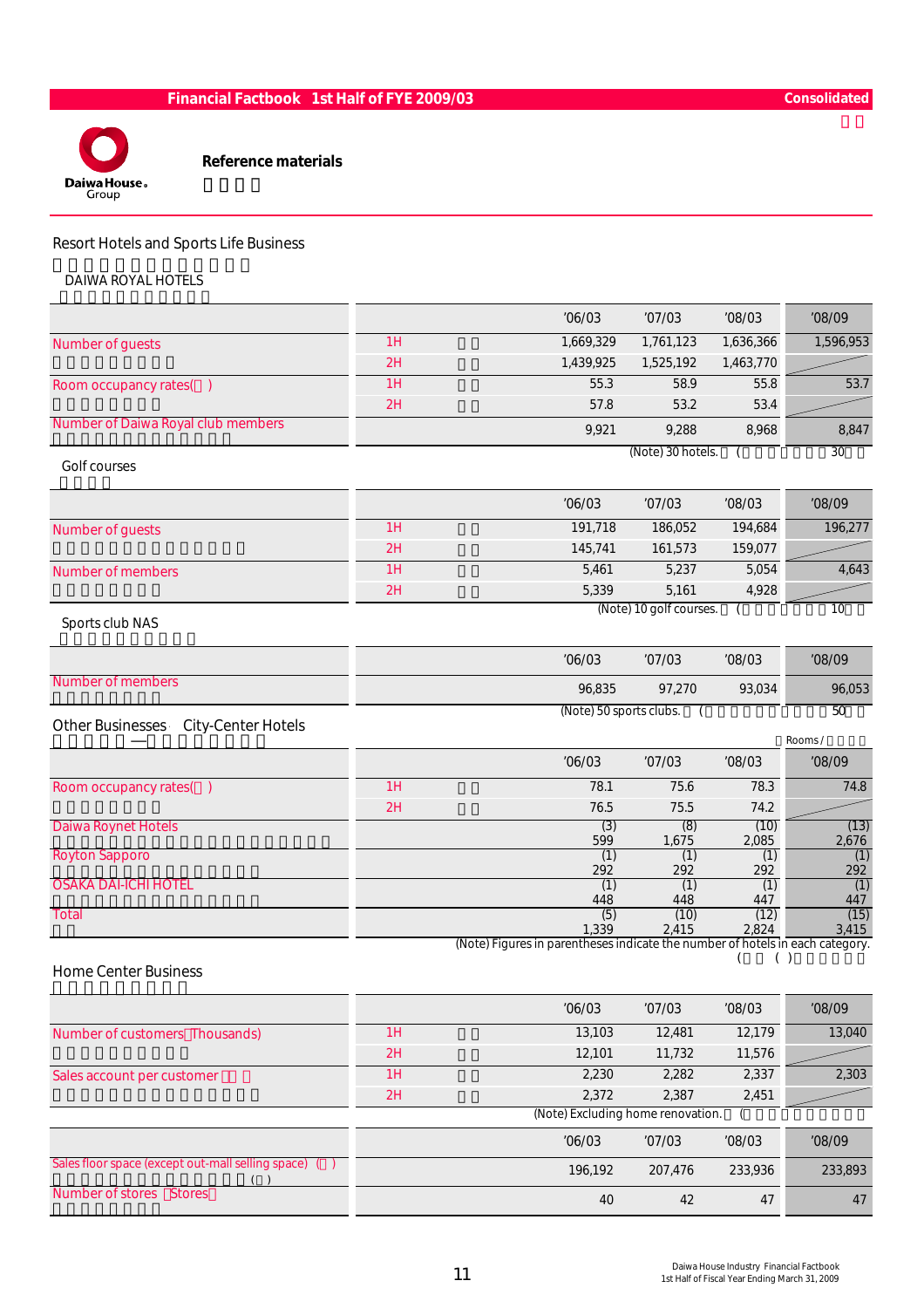

Analysis of operations

#### Sales by segment

|                                |                                          |           |           |           |           |                    |             | Million /   |
|--------------------------------|------------------------------------------|-----------|-----------|-----------|-----------|--------------------|-------------|-------------|
|                                |                                          | '05/03    | '06/03    | '07/03    | '08/03    | Estimate<br>'09/03 | $'08/03-1H$ | $'09/03-1H$ |
| Housing                        | Single-family houses, contracting        | 274,723   | 265,748   | 261,355   | 263,242   | 263,400            | 134,734     | 134,557     |
|                                | <b>Subdivisions</b>                      | 45,563    | 44,059    | 45,681    | 40,025    | 41,500             | 20,460      | 21,944      |
|                                | Land for subdivisions                    | 60,979    | 62,514    | 64,539    | 69,029    | 64,300             | 33,868      | 31,440      |
|                                | Sub-total                                | 381,265   | 372,322   | 371,576   | 372,297   | 369,200            | 189,064     | 187,941     |
| Home renovation                |                                          | 22,992    | 24,448    | 24,732    | 26,369    | 28,500             | 12,816      | 14,027      |
| <b>Rental houses</b>           |                                          | 229,282   | 243,444   | 258,966   | 284,299   | 291,200            | 131,586     | 142,110     |
| Condominiums                   |                                          | 124,466   | 144,077   | 155,226   | 143,105   | 108,500            | 52,401      | 52,618      |
| <b>Commercial facilities</b>   |                                          | 153,306   | 167,891   | 178,576   | 179,810   | 185,300            | 83,130      | 91,261      |
|                                | <b>Business and corporate facilities</b> | 119,569   | 124,046   | 131,479   | 136,060   | 129,100            | 71,741      | 66,194      |
|                                | Real estate agency services, etc.        | 2,937     | 3,262     | 4,831     | 5,386     | 4,800              | 2,639       | 2,265       |
| Resort hotels and golf courses |                                          | 58,561    | 58,969    | 60,274    | 10,330    | 8,400              | 6,201       | 4,220       |
| Total                          |                                          | 1,092,383 | 1,138,461 | 1,185,664 | 1,157,660 | 1,125,000          | 549,581     | 560,639     |

# Gross profit ratio by segment

|                              |                                          |        |        |        |        |                    |             | $(\%)$      |
|------------------------------|------------------------------------------|--------|--------|--------|--------|--------------------|-------------|-------------|
|                              |                                          | '05/03 | '06/03 | '07/03 | '08/03 | Estimate<br>'09/03 | $'08/03-1H$ | $'09/03-1H$ |
| <b>Housing</b>               | Single-family houses, contracting        | 23.3   | 22.7   | 22.7   | 22.6   | 23.1               | 21.9        | 23.1        |
|                              | <b>Subdivisions</b>                      | 20.0   | 19.5   | 20.1   | 19.0   | 18.6               | 18.5        | 18.3        |
|                              | Land for subdivisions                    | 8.8    | 8.0    | 5.8    | 9.0    | 2.2                | 9.3         | 2.9         |
|                              | Sub-total                                | 20.6   | 19.8   | 19.4   | 19.7   | 19.0               | 19.3        | 19.2        |
| Home renovation              |                                          | 26.5   | 27.9   | 27.8   | 26.8   | 28.1               | 27.3        | 27.8        |
| <b>Rental houses</b>         |                                          | 23.9   | 23.8   | 24.1   | 23.8   | 21.9               | 22.8        | 21.8        |
| Condominiums                 |                                          | 16.7   | 17.3   | 17.6   | 14.6   | 7.1                | 15.6        | 12.1        |
| <b>Commercial facilities</b> |                                          | 19.7   | 20.6   | 21.0   | 21.7   | 21.2               | 23.0        | 21.8        |
|                              | <b>Business and corporate facilities</b> | 14.6   | 16.8   | 20.1   | 21.8   | 22.2               | 21.1        | 22.2        |
|                              | Real estate agency services, etc.        | 68.3   | 68.2   | 65.2   | 63.9   | 62.5               | 65.0        | 63.9        |
|                              | Resort hotels and golf courses           | 29.3   | 28.9   | 29.8   | 25.3   | 22.6               | 27.1        | 23.0        |
| Total                        |                                          | 20.8   | 20.9   | 21.4   | 21.1   | 19.8               | 21.0        | 20.4        |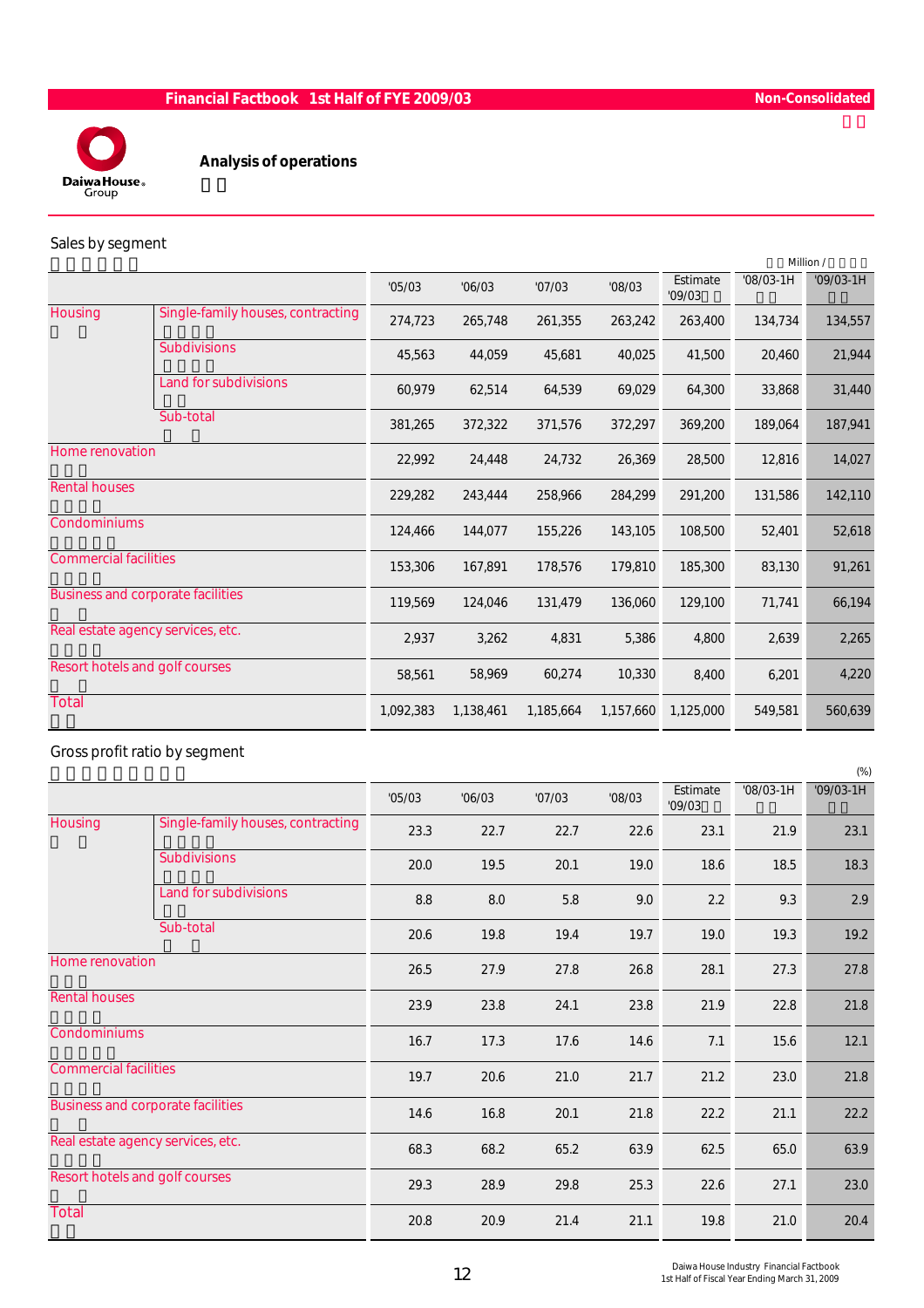

#### Analysis of operations

Orders received by segment Sales by segment

#### Orders received

|                                   |                                          |        |         |        |                 |             | (Units / |        | 100 Million /<br>$\mathcal{L}$ |
|-----------------------------------|------------------------------------------|--------|---------|--------|-----------------|-------------|----------|--------|--------------------------------|
|                                   |                                          | '08/03 |         |        | '09/03 Estimate | $'08/03-1H$ |          |        | $'09/03-1H$                    |
|                                   |                                          | Units/ | Amount/ | Units/ | Amount/         | Units/      | Amount/  | Units/ | Amount/                        |
| Housing                           | Single-family houses, contracting        | 8,571  | 2,516   | 8,710  | 2,553           | 4,531       | 1,311    | 4,305  | 1,265                          |
|                                   | <b>Subdivisions</b>                      | 1,753  | 416     | 1,790  | 429             | 906         | 215      | 909    | 217                            |
|                                   | <b>Land for subdivisions</b>             |        | 684     |        | 660             |             | 367      |        | 324                            |
|                                   | Sub-total                                | 10,324 | 3,617   | 10,500 | 3,642           | 5,437       | 1,893    | 5,214  | 1,807                          |
| Home renovation                   |                                          |        | 267     |        | 284             |             | 133      |        | 138                            |
| <b>Rental houses</b>              |                                          | 28,515 | 2,848   | 30,050 | 2,962           | 14,685      | 1,470    | 14,715 | 1,451                          |
| Condominiums                      |                                          | 3,669  | 1,261   | 2,950  | 960             | 1,984       | 629      | 1,477  | 460                            |
| <b>Commercial facilities</b>      |                                          |        | 1,829   |        | 1,992           |             | 935      |        | 968                            |
|                                   | <b>Business and corporate facilities</b> |        | 1,671   |        | 1,278           |             | 734      |        | 620                            |
| Real estate agency services, etc. |                                          |        | 53      |        | 48              |             | 26       |        | 21                             |
| Resort hotels and golf courses    |                                          |        | 103     |        | 84              |             | 62       |        | 42                             |
|                                   | <b>Total</b>                             | 42,508 | 11,654  | 43,500 | 11,250          | 22,106      | 5,885    | 21,406 | 5,511                          |

#### Sales

|                                |                                          |        |         |                 |         |             | (Units / |             | 100 Million / |
|--------------------------------|------------------------------------------|--------|---------|-----------------|---------|-------------|----------|-------------|---------------|
|                                |                                          | '08/03 |         | '09/03 Estimate |         | $'08/03-1H$ |          | $'09/03-1H$ |               |
|                                |                                          | Units/ | Amount/ | Units/          | Amount/ | Units/      | Amount/  | Units/      | Amount/       |
| Housing                        | Single-family houses, contracting        | 9,070  | 2,632   | 8,900           | 2,634   | 4,640       | 1,347    | 4,545       | 1,345         |
|                                | <b>Subdivisions</b>                      | 1,685  | 400     | 1,740           | 415     | 862         | 204      | 920         | 219           |
| <b>Land for subdivisions</b>   |                                          |        | 690     |                 | 643     |             | 338      |             | 314           |
|                                | Sub-total                                | 10,755 | 3,722   | 10,640          | 3,692   | 5,502       | 1,890    | 5,465       | 1,879         |
| Home renovation                |                                          |        | 263     |                 | 285     |             | 128      |             | 140           |
| <b>Rental houses</b>           |                                          | 29,021 | 2,842   | 29,860          | 2,912   | 13,975      | 1,315    | 14,564      | 1,421         |
| Condominiums                   |                                          | 4,253  | 1,431   | 3,500           | 1,085   | 1,757       | 524      | 1,742       | 526           |
| <b>Commercial facilities</b>   |                                          |        | 1,798   |                 | 1,853   |             | 831      |             | 912           |
|                                | <b>Business and corporate facilities</b> |        | 1,360   |                 | 1,291   |             | 717      |             | 661           |
|                                | Real estate agency services, etc.        |        | 53      |                 | 48      |             | 26       |             | 22            |
| Resort hotels and golf courses |                                          |        | 103     |                 | 84      |             | 62       |             | 42            |
|                                | <b>Total</b>                             | 44,029 | 11,576  | 44,000          | 11,250  | 21,234      | 5,495    | 21,771      | 5,606         |

(Note) Amounts less than 100 million have been eliminated.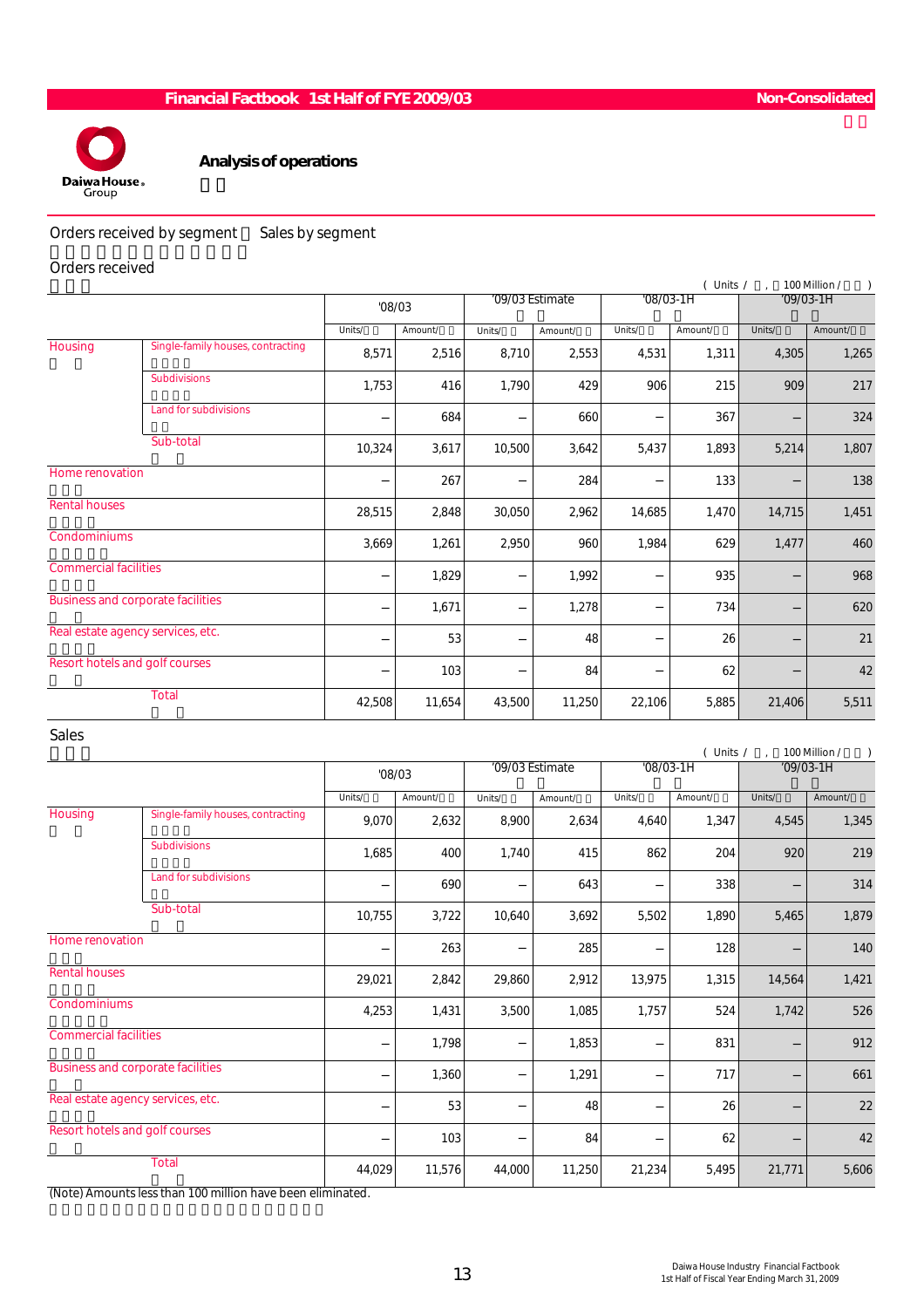

Reference materials

#### Residential Business

Order receipt channels (Single-family houses and rental houses)



# Percentage of reconstruction

|                              |        |        |        | $(\%)$      |
|------------------------------|--------|--------|--------|-------------|
|                              | '06/03 | '07/03 | '08/03 | $'09/03-1H$ |
| Percentage of reconstruction | 30     | 28     |        | 26          |

#### Model house exhibitions

|                                                                         |                      | '06/03  | '07/03  | '08/03  | $'09/03-1H$ |
|-------------------------------------------------------------------------|----------------------|---------|---------|---------|-------------|
| Number of model house exhibitions                                       |                      | 281     | 277     | 260     | 267         |
| Number of family groups visiting                                        |                      | 136,406 | 107.704 | 102.218 | 53,152      |
| Average number of family group visits per single model house exhibition |                      | 485     | 389     | 393     | 199         |
| Number of Machinaka-XEVO                                                | <b>Display homes</b> | 26      | 45      | 48      | 31          |
|                                                                         | Works in process     | 20      | 12      | 14      | 48          |

#### Average sales per unit / Average area per unit

|                                   |         |        |         |        |             |        | million /   |        |
|-----------------------------------|---------|--------|---------|--------|-------------|--------|-------------|--------|
|                                   | '07/03  |        | '08/03  |        | $'08/03-1H$ |        | $'09/03-1H$ |        |
|                                   | Sales / | Area / | Sales / | Area / | Sales /     | Area / | Sales /     | Area / |
| Steel-frame                       | 27.9    | 140.0  | 28.8    | 138.6  | 28.8        | 140.2  | 29.7        | 137.1  |
| Wood-frame                        | 29.8    | 137.5  | 32.0    | 136.9  | 30.7        | 132.5  | 28.7        | 140.8  |
| Single-family houses, contracting | 28.0    | 139.9  | 28.9    | 138.5  | 28.9        | 140.0  | 29.6        | 137.4  |
| Steel-frame                       | 23.4    | 124.9  | 23.7    | 123.4  | 23.7        | 123.7  | 24.2        | 121.6  |
| Wood-frame                        | 22.9    | 118.0  | 23.9    | 120.8  | 24.3        | 119.5  | 21.5        | 122.1  |
| <b>Subdivisions</b>               | 23.4    | 124.1  | 23.8    | 123.2  | 23.7        | 123.3  | 23.9        | 121.7  |
| Steel-frame (low-rise)            | 8.5     | 47.3   | 8.8     | 48.5   | 8.8         | 49.0   | 9.4         | 49.7   |
| Steel-frame (high and mid-rise)   | 12.7    | 57.6   | 17.7    | 71.7   | 14.8        | 62.4   | 12.4        | 93.1   |
| Wood-frame                        | 8.1     | 50.8   | 8.3     | 51.5   | 8.1         | 48.8   | 9.3         | 63.8   |
| <b>Rental houses</b>              | 8.8     | 48.2   | 9.7     | 50.8   | 9.3         | 50.1   | 9.7         | 54.3   |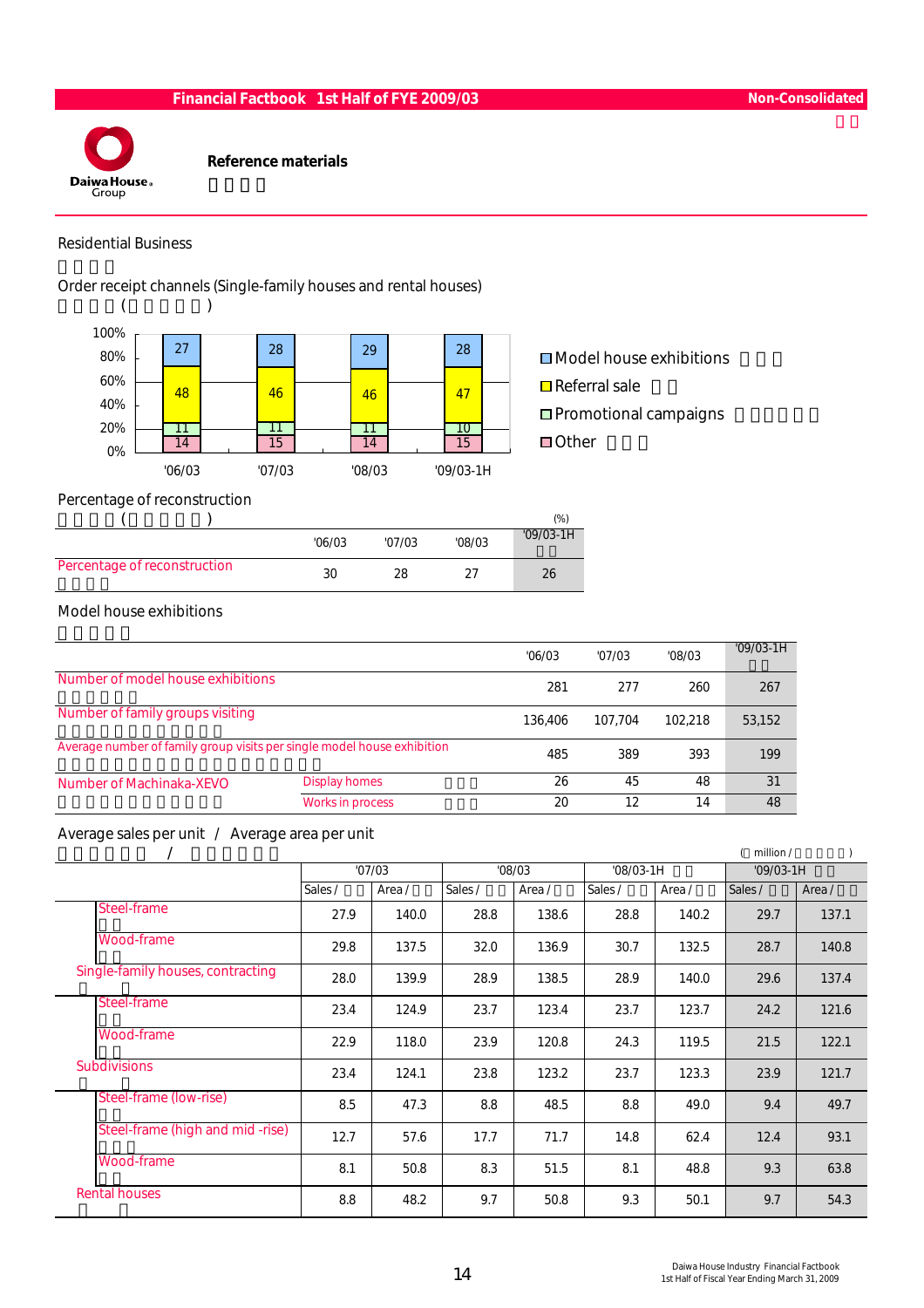

#### Reference materials

#### Condominiums Business

#### Sales

|               |        |       |             |              |                                 | million /                 |
|---------------|--------|-------|-------------|--------------|---------------------------------|---------------------------|
| Region        |        | Units | Floor space | Total amount | Average floor<br>space per unit | Average sales<br>per unit |
| Hokkaido      | 2007/9 | 342   | 20,286      | 6,618        | 59.3                            | 19.4                      |
|               | 2008/9 | 51    | 4,718       | 1,492        | 92.5                            | 29.3                      |
| <b>Tohoku</b> | 2007/9 | 157   | 11,969      | 3,763        | 76.2                            | 24.0                      |
|               | 2008/9 | 154   | 11,558      | 3,605        | 75.1                            | 23.4                      |
| Kanto         | 2007/9 | 519   | 35,547      | 19,863       | 68.5                            | 38.3                      |
|               | 2008/9 | 519   | 38,428      | 19,167       | 74.0                            | 36.9                      |
| Chubu         | 2007/9 | 280   | 24,056      | 8,957        | 85.9                            | 32.0                      |
|               | 2008/9 | 189   | 15,526      | 6,017        | 82.2                            | 31.8                      |
| <b>Kinki</b>  | 2007/9 | 231   | 18,270      | 6,584        | 79.1                            | 28.5                      |
|               | 2008/9 | 573   | 38,776      | 13,812       | 67.7                            | 24.1                      |
| Chugoku       | 2007/9 | 59    | 4,424       | 1,452        | 75.0                            | 24.6                      |
|               | 2008/9 | 36    | 2,748       | 1,016        | 76.3                            | 28.2                      |
| Kyushu        | 2007/9 | 169   | 13,983      | 5,224        | 82.7                            | 30.9                      |
|               | 2008/9 | 220   | 17,972      | 7,409        | 81.7                            | 33.7                      |
| <b>Total</b>  | 2007/9 | 1,757 | 128,533     | 52,402       | 73.2                            | 29.8                      |
|               | 2008/9 | 1,742 | 129,726     | 52,618       | 74.5                            | 30.2                      |

#### Stock of completed construction

|               |                                       |       |                          |              | million /                       |      |  |  |
|---------------|---------------------------------------|-------|--------------------------|--------------|---------------------------------|------|--|--|
| Region        | Units (of which, contracts concluded) |       | Floor space              | Total amount | Average floor<br>space per unit |      |  |  |
| Hokkaido      | 2008/3                                | 143   | 8                        | 13,369       | 3,420                           | 93.5 |  |  |
|               | 2008/9                                | 108   | 5                        | 10,624       | 2,853                           | 98.4 |  |  |
| <b>Tohoku</b> | 2008/3                                | 152   | 13                       | 11,963       | 3,843                           | 78.7 |  |  |
|               | 2008/9                                | 172   | $\overline{7}$           | 13,262       | 4,125                           | 77.1 |  |  |
| Kanto         | 2008/3                                | 397   | 82                       | 31,550       | 11,958                          | 79.5 |  |  |
|               | 2008/9                                | 470   | 49                       | 40,381       | 16,253                          | 85.9 |  |  |
| Chubu         | 2008/3                                | 191   | 18                       | 17,119       | 5,019                           | 89.6 |  |  |
|               | 2008/9                                | 146   | 14                       | 12,594       | 3,781                           | 86.3 |  |  |
| <b>Kinki</b>  | 2008/3                                | 115   | 43                       | 8,946        | 3,079                           | 77.8 |  |  |
|               | 2008/9                                | 423   | 19                       | 31,432       | 8,612                           | 74.3 |  |  |
| Chugoku       | 2008/3                                | 25    | 3                        | 1,845        | 446                             | 73.8 |  |  |
|               | 2008/9                                | 52    | $\overline{\phantom{0}}$ | 4,418        | 1,460                           | 85.0 |  |  |
| Kyushu        | 2008/3                                | 123   | 23                       | 10,210       | 2,839                           | 83.0 |  |  |
|               | 2008/9                                | 140   | 12                       | 11,754       | 3,774                           | 84.0 |  |  |
| <b>Total</b>  | 2008/3                                | 1,146 | 190                      | 95,002       | 30,603                          | 82.9 |  |  |
|               | 2008/9                                | 1,511 | 106                      | 124,465      | 40,858                          | 82.4 |  |  |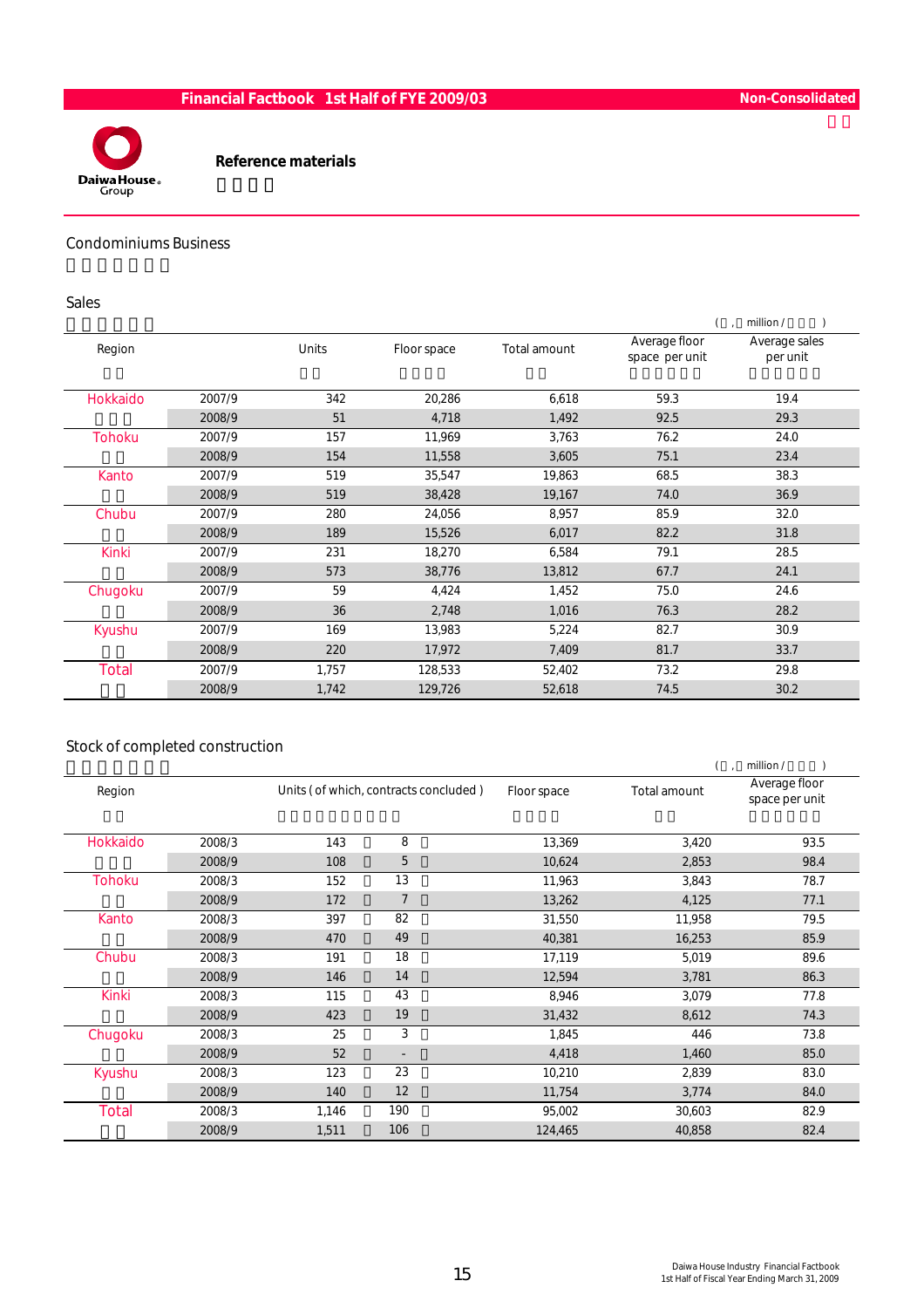

#### Financial statements

#### Non-Consolidated Balance Sheets

|                                     |          |          |           |           |           | Million / |
|-------------------------------------|----------|----------|-----------|-----------|-----------|-----------|
|                                     | '04/03   | '05/03   | '06/03    | '07/03    | '08/03    | '09/03-1H |
| <b>Assets</b>                       |          |          |           |           |           |           |
| <b>Current assets</b>               |          |          |           |           |           |           |
| Cash and cash equivalents           | 100,861  | 79,945   | 65,364    | 52,186    | 42,358    | 59,772    |
| Trade notes and accounts receivable | 48,890   | 46,622   | 39,240    | 34,224    | 33,579    | 24,626    |
| <b>Marketable securities</b>        |          |          |           |           | 20        | 20        |
| Inventories                         | 260,028  | 304,752  | 347,376   | 404,124   | 457,722   | 436,423   |
| Construction projects in progress   | 31,680   | 33,939   | 47,602    | 56,652    | 70,035    | 67,562    |
| Land for sale                       | 170,789  | 219,630  | 245,948   | 279,133   | 291,740   | 272,711   |
| Single-family houses for sale       | 62,761   | 78,929   | 92,238    | 98,132    | 120,449   | 117,674   |
| Condominiums for sale               | 56,417   | 87,543   | 103,430   | 130,532   | 127,870   | 118,528   |
| Other                               | 51,609   | 53,157   | 50,280    | 50,468    | 43,420    | 36,509    |
| <b>Buildings for sale</b>           | 42,481   | 41,330   | 43,923    | 57,323    | 84,005    | 82,976    |
| Single-family houses for sale       | 13,634   | 15,907   | 16,468    | 14,009    | 16,435    | 16,009    |
| Condominiums for sale               | 28,846   | 24,910   | 27,298    | 41,387    | 66,853    | 65,403    |
| <b>Other</b>                        |          | 513      | 156       | 1,926     | 716       | 1,563     |
| Other                               | 29,618   | 38,528   | 37,972    | 43,001    | 66,194    | 56,503    |
| Allowance for doubtful receivables  | $-1,652$ | $-1,549$ | $-2,072$  | $-1,416$  | $-815$    | $-891$    |
| <b>Total current assets</b>         | 437,745  | 468,299  | 487,881   | 532,120   | 599,060   | 576,454   |
| <b>Fixed assets</b>                 |          |          |           |           |           |           |
| Property, plant and equipment       | 305,440  | 298,721  | 339,110   | 314,267   | 327,077   | 385,293   |
| <b>Buildings and structures</b>     | 92,076   | 79,289   | 78,461    | 61,015    | 72,953    | 87,983    |
| Land                                | 201,130  | 205,731  | 249,303   | 234,503   | 231,020   | 254,295   |
| Other                               | 12,233   | 13,700   | 11,345    | 18,748    | 23,102    | 43,014    |
| Intangible fixed assets             | 5,877    | 6,244    | 7,423     | 7,533     | 7,516     | 7,554     |
| Investments and other assets        | 169,951  | 208,960  | 243,958   | 346,520   | 399,884   | 423,862   |
| <b>Total fixed assets</b>           | 481,269  | 513,926  | 590,492   | 668,321   | 734,477   | 816,710   |
| <b>Total assets</b>                 | 919,015  | 982,225  | 1,078,374 | 1,200,441 | 1,333,538 | 1,393,164 |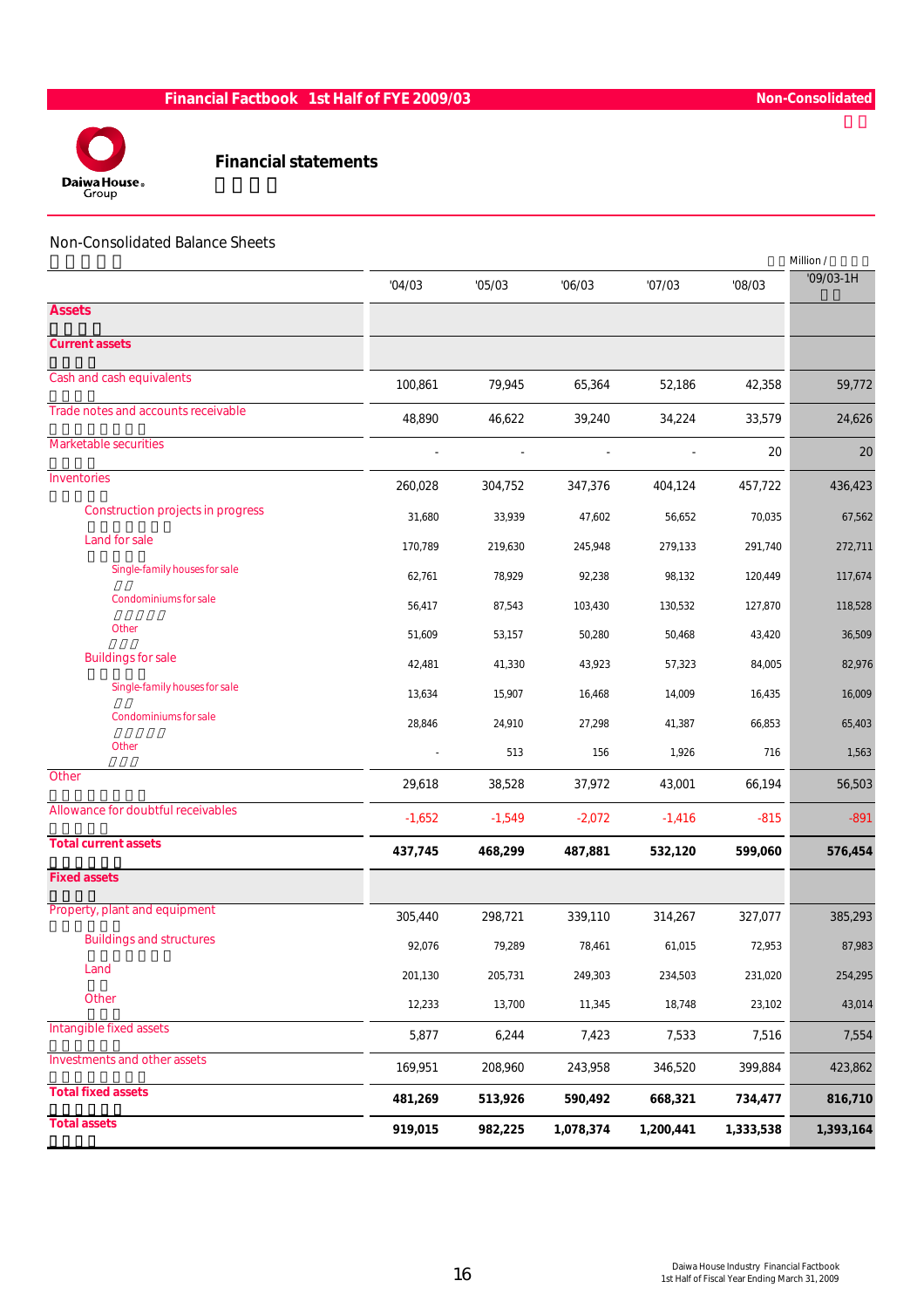

Financial statements

#### Non-Consolidated Balance Sheets

|                                    |         |         |         |         |         | Million /   |
|------------------------------------|---------|---------|---------|---------|---------|-------------|
|                                    | '04/03  | '05/03  | '06/03  | '07/03  | '08/03  | $'09/03-1H$ |
| <b>Liabilities</b>                 |         |         |         |         |         |             |
| <b>Current liabilities</b>         |         |         |         |         |         |             |
| Trade notes and accounts payable   | 38,345  | 50,094  | 53,255  | 47,076  | 60,767  | 56,142      |
| Commercial paper                   |         |         |         | $\sim$  | 20,000  | 105,000     |
| Income taxes payable               | 12,015  | 8,033   | 9,274   | 9,334   | 16,362  | 7,926       |
| Deposits received from customers   | 39,434  | 47,925  | 65,087  | 59,651  | 55,615  | 61,517      |
| Other                              | 167,240 | 193,009 | 230,121 | 333,089 | 298,295 | 279,930     |
| <b>Total current liabilities</b>   | 257,036 | 299,063 | 357,740 | 449,152 | 451,040 | 510,516     |
| Long-term liabilities              |         |         |         |         |         |             |
| Long-term debt                     |         |         |         |         | 145,000 | 145,000     |
| Other                              | 196,880 | 189,987 | 186,181 | 158,080 | 176,241 | 176,421     |
| <b>Total long-term liabilities</b> | 196,880 | 189,987 | 186,181 | 158,080 | 321,241 | 321,421     |
| <b>Total liabilities</b>           | 453,917 | 489,050 | 543,921 | 607,232 | 772,282 | 831,938     |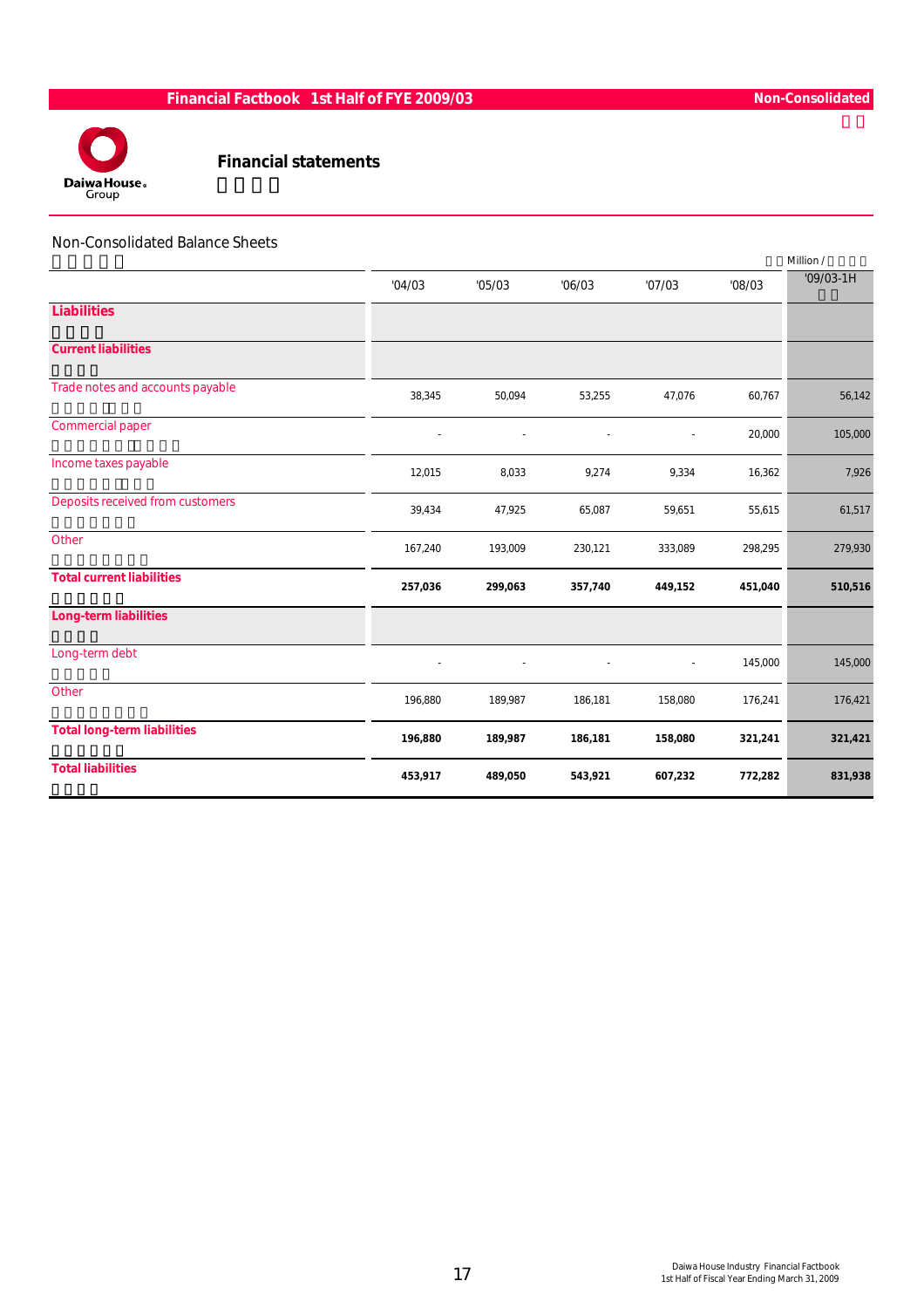

#### Financial statements

#### Non-Consolidated statements of income

|                                                      |           |           |                          |           |                          | Million /   |
|------------------------------------------------------|-----------|-----------|--------------------------|-----------|--------------------------|-------------|
|                                                      | '04/03    | '05/03    | '06/03                   | '07/03    | '08/03                   | $'09/03-1H$ |
| <b>Shareholders' equity</b>                          |           |           |                          |           |                          |             |
| <b>Common stock</b>                                  | 110,120   | 110,120   | 110,120                  |           |                          |             |
| <b>Capital surplus</b>                               | 147,756   | 147,759   | 147,761                  |           |                          |             |
| <b>Retained earnings</b>                             | 284,739   | 293,964   | 315,157                  |           |                          |             |
| <b>Treasury stock</b>                                | $-347$    | $-481$    | $-645$                   | L         | $\overline{a}$           |             |
| <b>Land revaluation difference</b>                   | $-89,343$ | $-72,385$ | $-67,709$                |           | $\overline{\phantom{a}}$ |             |
| Net unrealized gain on available-for-sale securities | 12,171    | 14,197    | 29,769                   |           |                          |             |
| <b>Total shareholders' equity</b>                    | 465,097   | 493,174   | 534,453                  |           | $\blacksquare$           |             |
| <b>Total liabilities and shareholders' equity</b>    | 919,015   | 982,225   | 1,078,374                | ÷,        |                          |             |
|                                                      |           |           |                          |           |                          |             |
| <b>Equity</b>                                        |           |           |                          |           |                          |             |
| <b>Shareholders' equity</b>                          |           |           |                          |           |                          |             |
| <b>Common stock</b>                                  |           |           |                          | 110,120   | 110,120                  | 110,120     |
| <b>Capital surplus</b>                               |           | L,        | $\overline{\phantom{a}}$ | 228,795   | 228,786                  | 228,786     |
| <b>Retained earnings</b>                             |           |           |                          | 339,441   | 327,925                  | 328,887     |
| <b>Treasury stock</b>                                |           |           |                          | $-24,950$ | $-36,791$                | $-36,819$   |
| <b>Total shareholders' equity</b>                    | ä,        | ÷.        | $\tilde{\phantom{a}}$    | 653,407   | 630,040                  | 630,975     |
| <b>Valuation and translation adjustments</b>         |           |           |                          |           |                          |             |
| Net unrealized gain on available-for-sale securities | L,        | L,        | $\overline{a}$           | 29,585    | 13,784                   | 11,728      |
| Land revaluation difference                          |           |           | $\overline{\phantom{a}}$ | $-89,784$ | $-82,569$                | $-81,477$   |
| <b>Total valuation and translation adjustments</b>   |           | ä,        | $\blacksquare$           | $-60,198$ | $-68,785$                | $-69,749$   |
| <b>Total equity</b>                                  | ÷         |           | $\blacksquare$           | 593,208   | 561,255                  | 561,225     |
| <b>Total liabilities and equity</b>                  |           |           |                          | 1,200,441 | 1,333,538                | 1,393,164   |